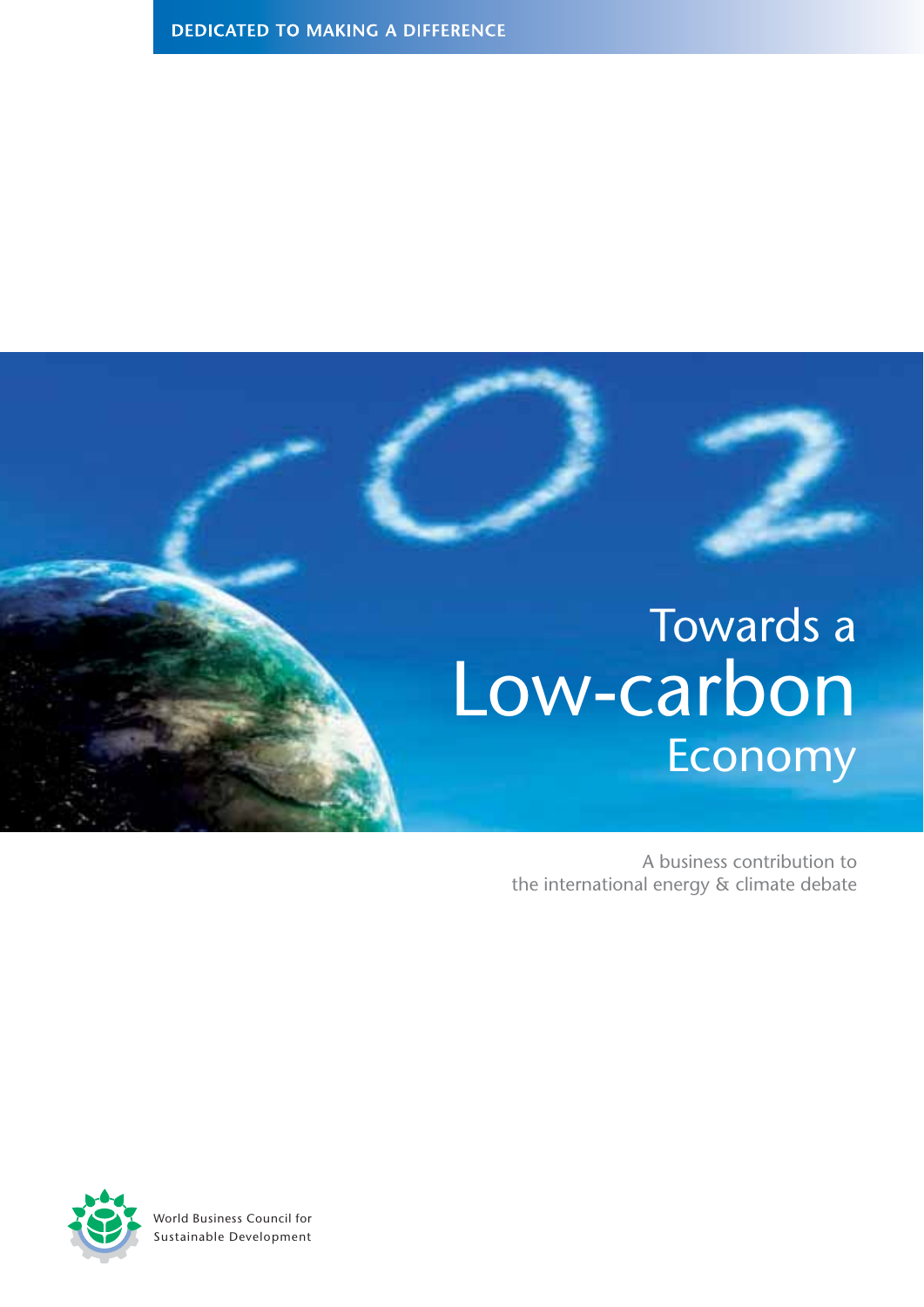#### **Purpose**

The World Business Council for Sustainable Development (WBCSD) and its member companies have been working together to contribute to the debate on climate change, energy access, energy security and competitiveness by sharing knowledge, new ideas and pragmatic solutions. In our *Energy and Climate trilogy* – *Facts and Trends to 2050*, *Pathways to 2050*, and *Policy Directions to 2050* – we took readers along a journey that outlines the climate change challenge, the options available to stabilize and eventually reduce greenhouse gas (GHG) emissions, and a proposed roadmap of policy ideas and concepts to support a transition to a low-carbon economy.

In July 2008, the WBCSD and the World Economic Forum delivered a set of recommendations from over 80 chief executives of leading global companies to the G8 regarding the structure of an environmentally effective and economically efficient, long-term climate policy framework.

This publication reflects a continuation of this journey. It aims to confirm the relevance and potential implications of the Bali Action Plan and any future international climate agreement on business. Further, in the spirit of our continued contribution to the international energy and climate dialogue, the WBCSD provides a business perspective on the key issues under negotiation at the United Nations Framework Convention on Climate Change (UNFCCC), as governments work towards the development of a future international climate change framework post-2012.

As a group of companies from diverse sectors, operating globally and across geographic borders, we hope that our experiences and policy recommendations on climate change mitigation, technology, finance and adaptation will bring an insightful business perspective to the policy debate.

#### Energy and Climate Trilogy



Facts and Trends to 2050: Presents key facts and trends related to

energy and climate change and outlines corresponding dilemmas. Primarily<br>designed for business, the issues are presented succinctly and illustrated by graphs and projections.



Pathways to 2050 Builds on Facts and Trends to 2050 and provides a more detailed overview of potential pathways to reducing CO<sub>2</sub> emissions.



Policy Directions to 2050 Explores potential policy approaches and mechanisms that might be deployed to introduce the required changes in the energy ر<br>system

#### About the WBCSD

The World Business Council for Sustainable Development (WBCSD) brings together some 200 international companies in a shared commitment to sustainable development through economic growth, ecological balance and social progress. Our members are drawn from more than 36 countries and 22 major industrial sectors. We also benefit from a global network of 58 national and regional business councils and partner organizations.

Our mission is to provide business leadership as a catalyst for change toward sustainable development, and to support the business license to operate, innovate and grow in a world increasingly shaped by sustainable development issues.

#### Our objectives include:

Business Leadership – to be a leading business advocate on sustainable development;

Policy Development – to help develop policies that create framework conditions for the business contribution to sustainable development;

The Business Case – to develop and promote the business case for sustainable development;

Best Practice – to demonstrate the business contribution to sustainable development and share best practices among members;

Global Outreach – to contribute to a sustainable future for developing nations and nations in transition.

#### **Acknowledgements**

**Energy & Climate Focus Area Co-Chairs** Chad Holliday (DuPont) Eivind Reiten (Norsk Hydro)

#### **Focus Area Core Team**

American Electric Power, Areva, CLP Holdings, Det Norske Veritas, The Dow Chemical Company, EDF, E.ON, Eskom, General Motors, Royal Dutch Shell, Sinopec, SUNCOR, TEPCO, Weyerhaeuser

**WBCSD Energy & Climate Associates** David Hone, Shell Mandy Rambharos, Eskom

The WBCSD Energy and Climate Focus Area Core Team would like to thank the following members of the Energy & Climate team for their contributions to this publication: Matthew Bateson, Antonia Gawel and María Mendiluce.

#### **Disclaimer**

This publication is released in the name of the WBCSD. Like other WBCSD publications, it is the result of a collaborative effort by members of the secretariat and senior executives from member companies. A wide range of members reviewed drafts, thereby ensuring that the document broadly represents the majority view of the WBCSD membership. It does not mean, however, that every member company agrees with every word.

|             | Photo credits Flickr, Istockphoto                                  |  |
|-------------|--------------------------------------------------------------------|--|
|             | Copyright © WBCSD. March 2009.                                     |  |
| <b>ISBN</b> | 978-3-940388-43-8                                                  |  |
| Printer     | Atar Roto Presse SA, Switzerland                                   |  |
|             | Printed on paper containing 40% recycled content and 60%           |  |
|             | from mainly certified forests (FSC and PEFC). 100 % Chlorine free. |  |
|             | ISO 14001 certified mill.                                          |  |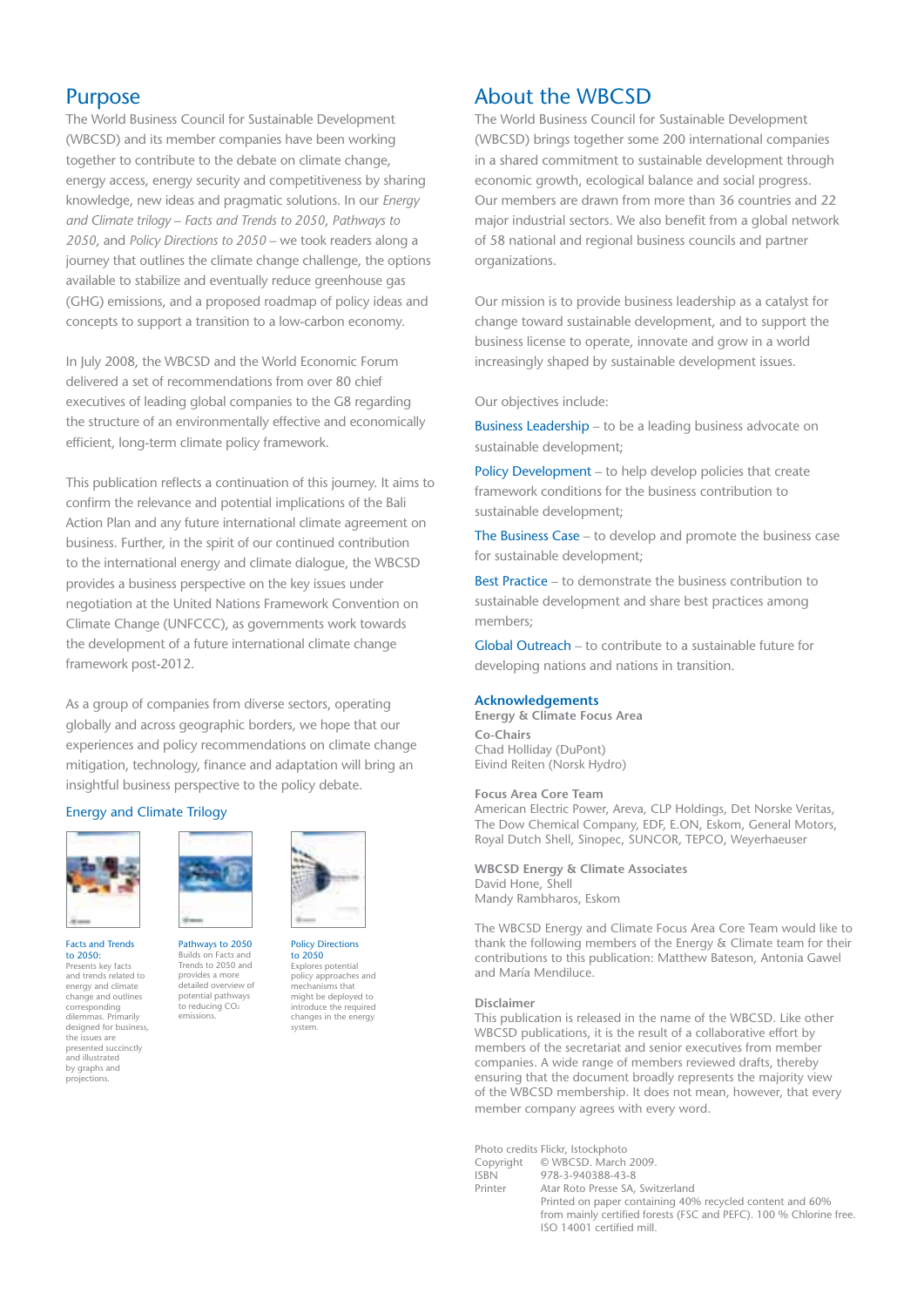## **Contents**

- Introduction 2
	- Technology 4
		- Finance 10
- Sectoral approaches 14
	- Adaptation 20



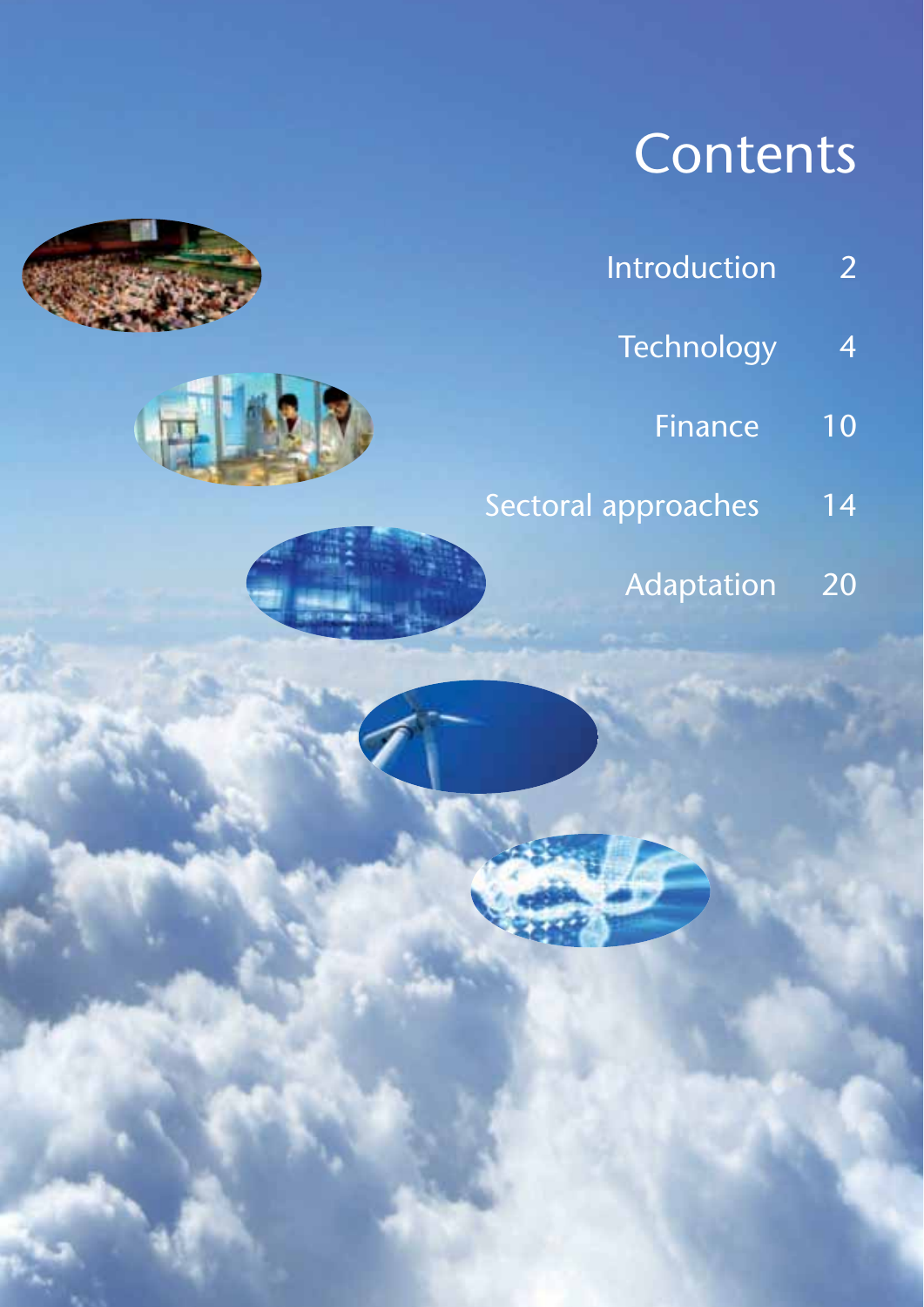## Introduction



A rapid transition towards a low-carbon economy is essential to addressing the climate change challenge. The International Energy Agency's (IEA) World Energy Outlook 20081 highlights the unprecedented scale and pace of change required to mitigate the most damaging impacts of climate change. Scientific evidence has confirmed this as a necessity and economic analysis has shown this to be possible. Political impetus is converging around the negotiation of a new international climate change framework at the United Nations climate change meetings (COP 15) in Copenhagen in 2009. Business strongly supports this negotiation objective and we are prepared to work with government in this process.

The Bali Action Plan, agreed at COP 13 in Indonesia in 2007, and advanced at COP 14 in Poznan in 2008, outlines the key elements of the negotiation process leading up to COP 15:

- 1. A shared vision for long-term cooperative action
- 2. Enhanced national/international action on climate change mitigation
- 3. Enhanced action on adaptation
- 4. Enhanced action on technology development and transfer
- 5. Enhanced action on the provision of financial resources and investment.

These issues are at the core of business activity and operations. Business innovates, develops and deploys technology on a daily basis. Finance flows through business transactions and projects globally. Our infrastructure and operations are already adapting to the impacts of climate change. An effective international climate change framework that leverages business engagement is, therefore, essential and we see a significant opportunity to contribute to the solutions.

In this publication we share the business experience as it relates to technology development and deployment, finance and carbon markets, cooperative sectoral approaches and adaptation. We propose policy recommendations, suggest improvements to existing mechanisms, and bring ideas for new mechanisms under the international climate change framework that might enhance mitigation and adaptation action globally.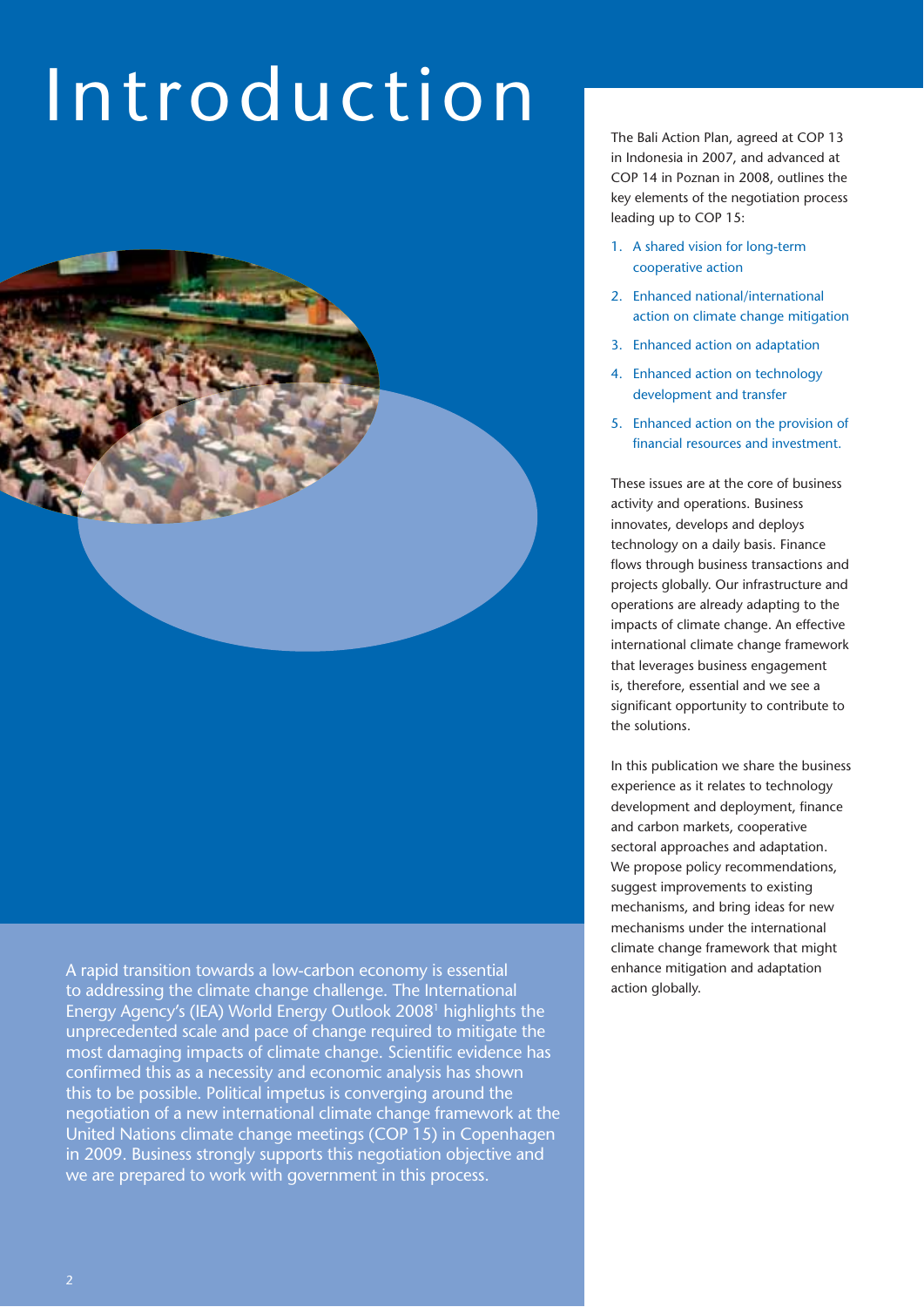## Summary of key recommendations

- A future climate change framework must provide the elements to enable all countries to collectively work towards a low-carbon economy with the urgency needed. This includes GHG emissions reduction targets for developed countries and supporting infrastructure to enhance the financial and technology flows to developing countries to slow emissions growth and work towards net emission reductions in the longer term. National and regional social, environmental and economic circumstances should be recognized and taken into consideration.
- - Low-carbon technologies exist and have the potential to significantly reduce global emissions, but enabling frameworks and specific policy responses are needed to support their rapid deployment, in both developed and developing countries.
- New technologies will also be needed. A future framework must facilitate the scale-up of research, development and demonstration of these clean energy technologies through new financial mechanisms and international cooperation.
- - A future framework must strive to unleash large-scale private and public investment by enhancing carbon markets and effectively using public funding to leverage private finance. The framework will support global costeffective mitigation actions by providing the necessary elements that enable carbon markets to link as they develop at regional and national levels.
- - By addressing investment barriers, extending and streamlining the Clean Development Mechanism (CDM), and establishing new mechanisms to drive large scale investments, financial flows to developing countries will be enhanced.
- **The concept of cooperative sectoral approaches should** continue to be explored as one of several tools under the future international framework. An approach under the international framework that enables developed and developing countries to collaborate on sector specific mitigation and adaptation activities, drawing from supporting finance and incentive mechanisms from within the framework, can enhance actions and increase financial flows to developing countries.
- With adaptation as a pivotal element of climate change processes, a future framework should enable the establishment of strong integrated infrastructure planning and policy environments to promote adaptive capacity and resilience planning.

### Elements of a future international climate agreement

All countries must work collectively towards a low-carbon economy. Developed countries must take on and implement GHG emission reduction targets, and developing countries must slow emissions growth, enhance carbon sequestration and eventually work towards net emissions reductions over the longer term. The pathways for the management of GHG emissions should be expressed in terms of a long-term carbon emissions trajectory and be based on science, including upto-date results from climate research, an understanding of the impacts of climate change, and the social, environmental and economic drivers of national and regional importance. A framework that provides the elements to enable this is critical to the sustainability and effectiveness of any international agreement on climate change.

The framework would start with a global long-term goal. This goal would not just be a distant aspiration, but would be supported by intermediate targets for developed countries, the first of which should be no later than 2020. The target would provide the context for necessary reductions at national and regional levels.

Six infrastructure "pillars" must be in place as part of the agreement under the United Nations Framework Convention on Climate Change (UNFCCC), as supporting infrastructure for developing country action. They would also facilitate the development of global markets that would stem from the policies implemented in developed countries:

- 1. Direct funding for low-carbon technology discovery, development and demonstration
- 2. Mechanisms to facilitate the deployment of clean technology, such as an enhanced CDM or the development of new mechanisms
- 3. Infrastructure to facilitate the development of a global greenhouse gas market
- 4. Measurement, reporting and verification (MRV), which constitute a series of robust processes to ensure that actions taken are measurable, reportable and verifiable
- 5. A framework to support cooperative sectoral approaches and sector-specific actions
- 6. Direct funding for adaptation projects, which remains separate to funds applied to mitigation actions.

The sections on technology, finance, sectoral approaches and adaptation that follow outline recommendations related to the design and use of these six pillars, with the objective of driving large-scale mitigation and adaptation actions.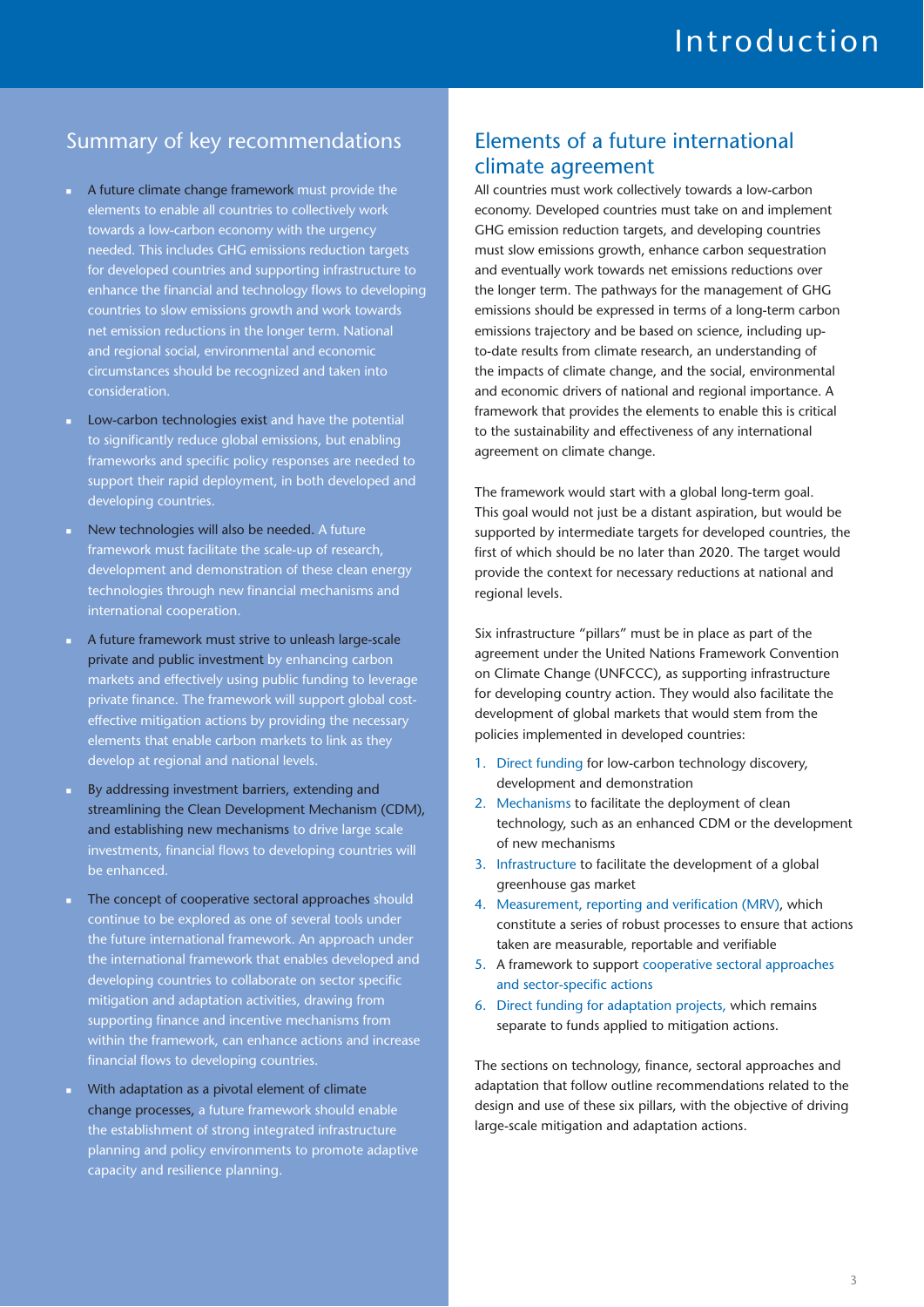# Technology Generally, it is business that develops,



#### Technology in the Bali Action Plan

Technology is a key element in the Bali Action Plan. It covers issues related to the removal of obstacles to and provision of incentives for scaling-up and accelerating low-carbon technology deployment, diffusion and transfer to developing countries. The Bali Action Plan also calls for cooperation on the research and development of current, new and innovative technology, and cooperation within sectors.

owns, uses and deploys technology, rather than governments. Technology is essential to business and to value creation and wealth generation. Whether technology takes the form of "hardware", such as machinery and equipment, or "software", such as information technology, skills, science and best practice, modern business cannot operate without it. From a business perspective, technology is generally not the end goal, but a tool to enhance the delivery of revenue and profit generating activities that contribute to economic and social development.

In many circumstances, business invests in technological advances to enhance their competitive advantage. Therefore, to ensure business engagement in international technology cooperation processes, appropriate international frameworks will be required to maintain the principles of using capital, generating revenues and creating wealth to fuel global sustainable development.

The IEA's *Energy Technology Perspective 20082* highlights that the diffusion of technologies that are currently available or at an advanced stage of development, could reduce GHG emissions against "business as usual" (BAU) by 35 GT CO2 back to current levels by 2050 (ACT Map Scenario).<sup>3</sup> A further reduction of 15 GT CO2 could be achieved with the development of new technologies (BLUE Map scenario).<sup>4</sup> In terms of cost, 30% of emissions reductions could be achieved with positive returns, a further 40% at a cost below US\$ 50 per ton CO2. The remaining 30% of emissions reduction needs would require the discovery and development of new technologies (Figure 1).

Technologies are diverse; they have different maturity stages as they progress through each phase down an initial learning and cost curve; they have different carbon mitigation potential and require different policy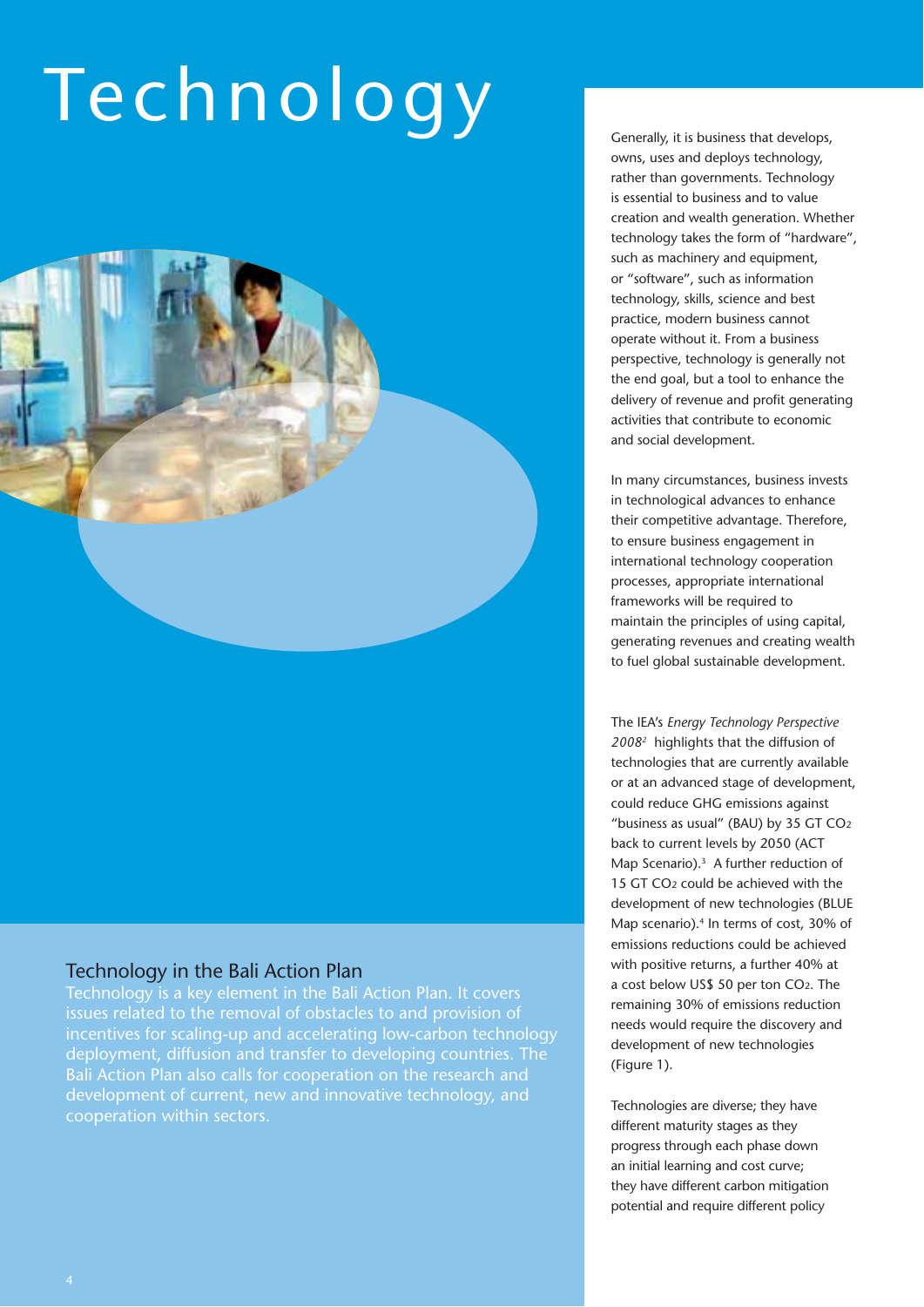## Technology



#### Figure 1: The IEA energy technology perspectives

Source: IEA, Energy Technology Perspectives, 2008.

responses in developing and developed countries (Figure 2). To stimulate investment in appropriate technologies at the right time and place, countries will need to consider the full life cycle of technology and enable a portfolio of technologies to be developed in parallel, not sequentially.<sup>5</sup> In addition, it is important to consider the life-cycle and turnover of existing capital infrastructure as new low-carbon technologies are phased in and new long-term energy infrastructure is built.

International cooperation has an important role to play as a catalyst to accelerate technology progress at each stage. Businesses have been historically active in international cooperation in the deployment of technologies. For example, wind manufacturers and developers frequently cooperate with local partners on the deployment of wind energy in



different markets, including training sub-suppliers, transferring technological know-how in the form of, *inter alia*, personnel training, and implementing high-level quality standards.

In order to achieve the required emissions reductions there is a need to unleash the potential of existing low-carbon technologies, bring new technologies to the market and deploy available technologies to developing countries.



#### Figure 2: Technology learning phases and policies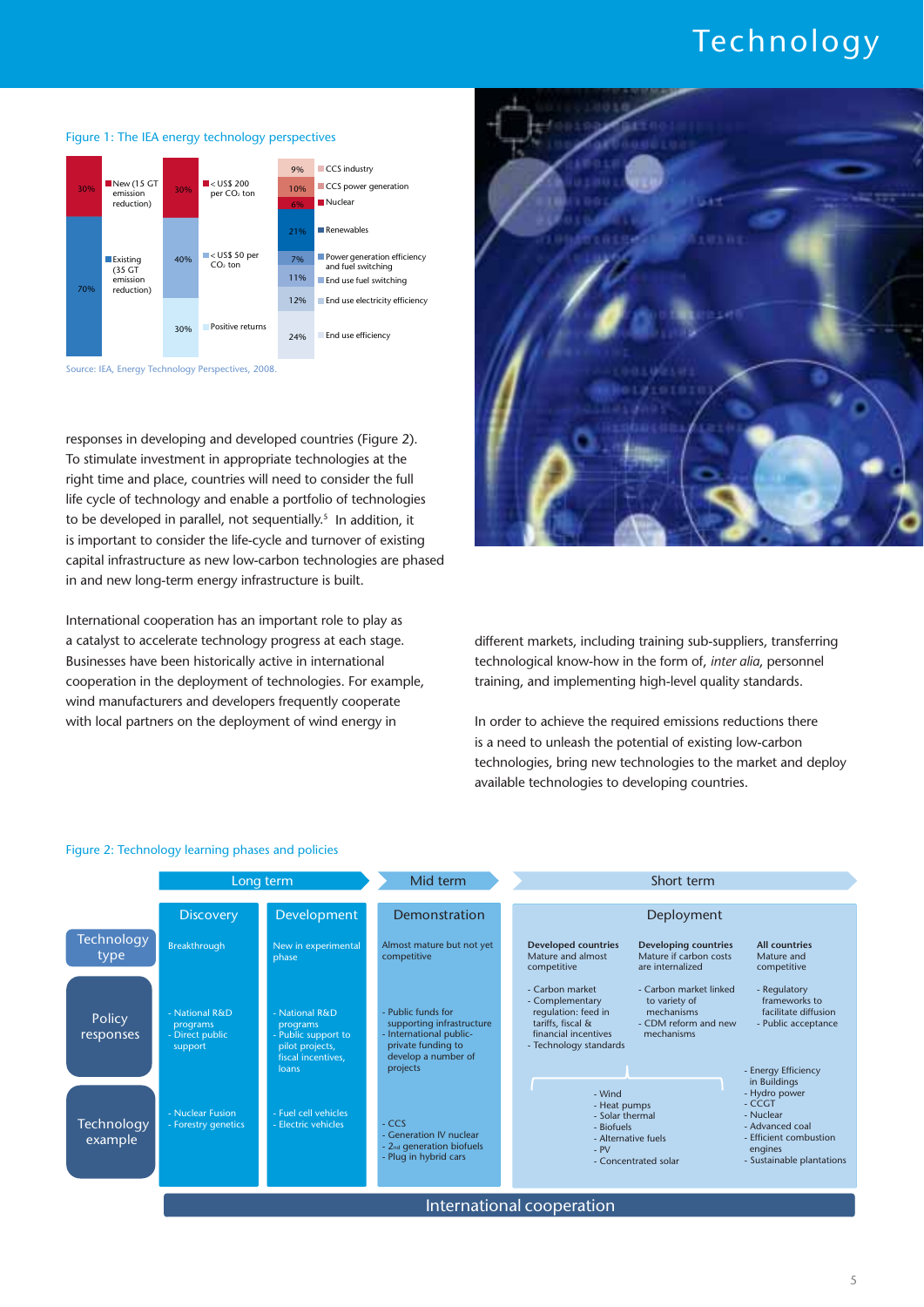## Reducing CO2 emissions in road

transport Road transport entails a complex energy use chain including fuel production, vehicle technology, consumers etc., all influencing the carbon intensity of transport. Reductions in road CO2 emissions can be delivered by all of the many stakeholders involved – these include the automotive industry and its suppliers, the fuel industry, policy-makers and infrastructure providers, car buyers and users, etc. Vehicle manufacturers develop and deploy fuel-efficient technologies; fuel manufacturers are responsible for providing appropriate fuels; consumers can influence transport emissions when purchasing low-carbon vehicles or changing their driving behavior (e.g., eco-driving). Road infrastructure design and intelligent transport systems can improve overall transport efficiency. Therefore, an "integrated approach" is needed in which all relevant stakeholders cooperate in concerted efforts across the whole chain in order to reduce CO2 emissions in the most cost-effective way.

Policies could contribute to such an integrated approach by building appropriate frameworks. Measures could include R&D support, regulatory instruments, market-based programs and voluntary programs that coordinate to support the overall goal of reducing GHG emissions from the transportation sector. All measures should be technology inclusive as well as competitively neutral and be implementable in a cost effective manner. These policies have to consider the country's particular circumstances, especially in developing countries.

Harmonization is necessary. On the one hand, countries should work together to harmonize the methodology for transportation sector data collection on CO<sub>2</sub> emissions from vehicles, fuels, and consumer behavior such as vehicle miles traveled. On the other hand, governments should follow the same methodology for setting standards (while the

level of stringency would have to take into account the country's capabilities and circumstances) or providing for the adequate infrastructure in terms of fuel quality and fuel choice, etc. Companies, developing vehicle technologies or alternative fuels (ethanol, biodiesel, hydrogen), could then focus on their preferred technology routes without the need to multiply their investment in developing products adapted to each market regulation separately. An appropriate international scheme could further move forward the integrated approach, sharing best practices, providing

incentives for efficiency and fuel improvements, and lowering vehicle miles traveled, even beyond current policies and measures, and giving additional flexibilities in bringing CO<sub>2</sub> reductions in the transport sector.

## Unleashing the potential of existing technologies

The IEA estimates that 70% of emissions reductions could be achieved through the diffusion of existing low-carbon and energy-efficient technologies, along with technologies in an advanced state of development. Delaying the implementation of these technologies today will cause economies to become "locked-in" to carbon-intensive development, making it more difficult to achieve the necessary emissions reductions in time.

Business believes an array of harmonized policy measures is urgently required to enhance the rapid diffusion of existing technology, including: effective energy pricing, developing carbon markets, providing other market-based incentives and tax credits, ensuring an appropriate power grid infrastructure is in place, improving product information, and designing norms, technical standards and methodologies for standard setting. Changes in consumer behavior and technology choices, together with these measures, would create further energy savings.

Energy efficiency is widely accepted as the most costeffective way to mitigate climate change and accounts for 50% of the potential to halve energy related CO2 emissions by 2050.<sup>6</sup> The business case for energy efficiency is clear and includes: reducing energy costs, alleviating energy dependency, decreasing vulnerability to energy price volatility, reducing emissions and improving the efficient use of natural resources. Energy efficiency can generate positive returns on investment and has the potential to promote high value adding activities and job creation. The deployment of energy efficient technologies can alleviate energy supply shortages and contribute to reducing energy investment costs. Since its inception, the WBCSD has been promoting energy efficiency<sup>7</sup> and our companies have achieved substantial efficiency gains. However, energy efficiency faces barriers when it comes to implementation and we recommend a number of policies to address these challenges (Figure 3).8

Market reforms in tandem with other policy instruments can unleash the potential of the diffusion of existing low-carbon and energy-efficient technologies. At the same time, the potential of end-use energy efficiency must not be underestimated. There is a need to educate consumers about the financial and environmental benefits of energy conservation, which will support effective consumer decisions.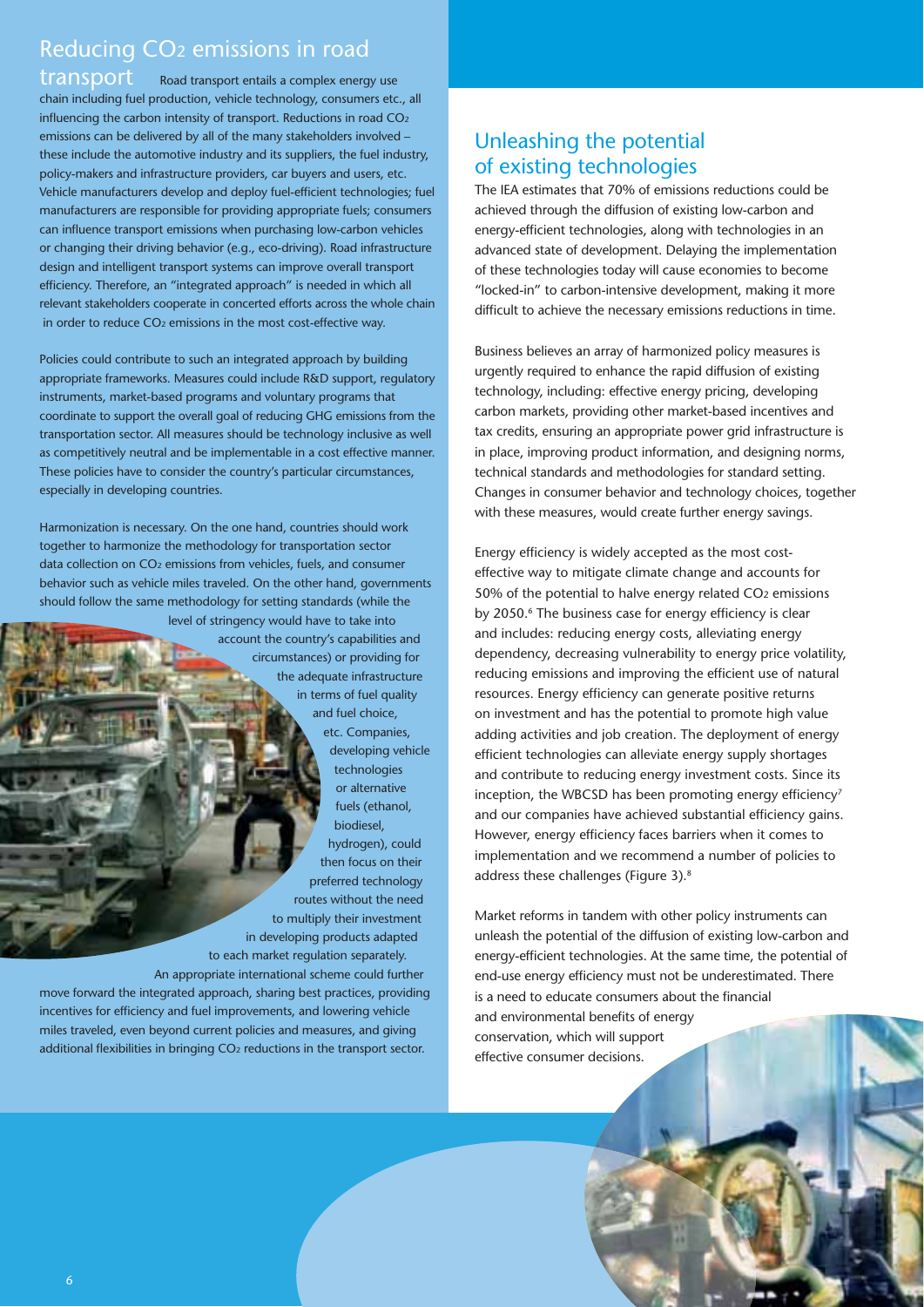## Technology

| <b>Barrier</b>                                  | Why is this a barrier?                                                                                                                                                                                                    | How to overcome the barriers                                                                                                                                                                              |
|-------------------------------------------------|---------------------------------------------------------------------------------------------------------------------------------------------------------------------------------------------------------------------------|-----------------------------------------------------------------------------------------------------------------------------------------------------------------------------------------------------------|
| Low or volatile energy prices                   | • Subsidies<br>Prices do not include environmental costs                                                                                                                                                                  | • Eliminate perverse subsidies globally<br>- Put a value on carbon and ecosystem services                                                                                                                 |
| High upfront costs and long pay<br>back periods | • Most consumers value the present cost of<br>consumption<br>Lack of capital                                                                                                                                              | • Economic incentives (e.g., tax reductions) to<br>decrease first cost<br>• Use finance mechanism to leverage investments                                                                                 |
| Slow diffusion of technologies                  | Lack of skills, knowledge and support on the use of<br>technologies<br>Fragmented and non integrated industry structures<br>(e.g., building sector)<br>Lack of effective intellectual property rights (IPR)<br>protection | - Technology standards<br><b>Enhance capacity building</b><br><b>Ensure IPR protection in accordance with WTO</b><br>regulations<br><b>Boost best practice sharing and energy</b><br>efficiency education |
| <b>Entrenched business models</b>               | Lack of incentives for energy companies to reduce<br>customer demand                                                                                                                                                      | Internalize carbon prices in energy services<br>Financially reward end-user energy efficiency<br>measures<br>- Promote energy service companies (ESCOs)                                                   |
| Diversity of consumers and<br>energy needs      | No single solution fits all                                                                                                                                                                                               | - Promote voluntary sectoral initiatives and<br>negotiated agreements                                                                                                                                     |
| <b>Information failures</b>                     | Lack of information or imperfect information<br>regarding future energy prices and energy efficiency<br>alternatives                                                                                                      | . More effective technology standards (e.g.,<br>building codes)<br>- Product energy labeling<br>Advice on smart energy metering                                                                           |
| Split incentives (principal agent<br>problem)   | . Those making decisions on energy efficiency do not<br>benefit (e.g., building owners and tenants)                                                                                                                       | . Provide clear information and incentives (e.g.,<br>tax rebates, mortgage discounts, rebates,<br>preferential loans)                                                                                     |
| Uncertainties on investment and<br>risks        | Uncertainties add a premium to investments                                                                                                                                                                                | <b>Economic incentives to reduce costs and risks</b><br>- Develop robust energy and carbon markets<br><b>Establish stable regulatory frameworks</b>                                                       |
| Consumer behavior                               | Low priority of energy efficient investments<br>Lack of awareness and information on energy<br>consumption and costs                                                                                                      | Improve product information<br>Incentives to remove and replace old equipment<br>- Raise education and awareness on energy<br>efficiency                                                                  |
| Investment costs higher than<br>expected        | - Projects do not include all transaction costs                                                                                                                                                                           | <b>Boost best practice sharing and energy</b><br>efficiency education                                                                                                                                     |

#### Figure 3: Barriers to the deployment of energy-efficient technologies and practices

### Public and private partnership The Asia Pacific Partnership on Clean

Development and Climate (APP) was established in 2006 as a multilateral public-private partnership and now deployment of cost-effective cleaner technologies and practices. The partners work within eight public-private

itorig <del>others, the sharing or sect phacetor rand pullinum</del><br>ectricity sector); the establishment of global common guidelines for energy-efficiency calculations

mitigation activities.

![](_page_8_Picture_8.jpeg)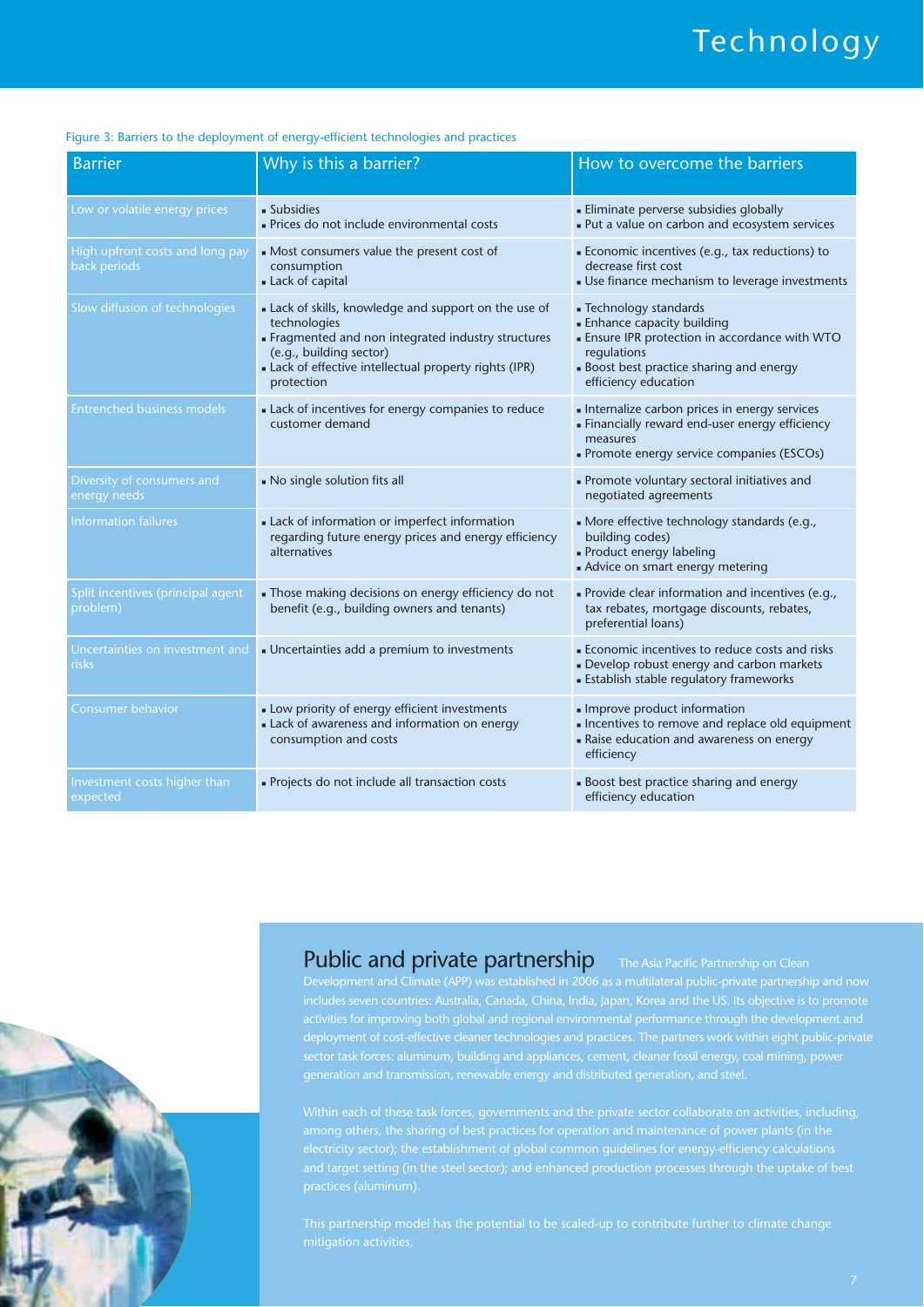## $R&D$  investment trends  $S$  Since 1974 public

and private R&D investment has decreased considerably in OECD countries and has remained at relatively low levels in recent years. Low energy prices and the lack of clear regulatory signals contributed to this trend. The IEA recommends policies to reverse this trend that include direct funding of basic research, improved patent protection, more tax measures to support increased R&D in the private sector and other market measures that can indirectly stimulate private sector investments.

![](_page_9_Picture_2.jpeg)

## Ramping up the development of new technologies

According to the IEA, if we are to meet the BLUE Map scenario there is a need over the next 10 years to bring new technologies to the market that will facilitate a peak and reduction in total global emissions (Figure 4). Only if we fully use existing lowcarbon technologies and succeed in bringing new technologies to the market before 2020 can we meet this objective. The IEA estimates that annual investments of approximately US\$ 150 billion in research, development and deployment (RD&D) is needed. This will require an urgent acceleration in R&D investment and a clear commitment by parties in Copenhagen will provide appropriate signals to encourage this.

The delivery of critical, new low-carbon technologies by 2020 are often far beyond the financial and technical capacity of individual countries or businesses, and requires large-scale cooperation in the demonstration of key technologies. A major shift in national strategic innovation priorities is needed to make international collaboration on R&D activities work at the scale and pace needed. New forms of public-private partnerships need to be defined where governments, R&D institutions, suppliers and potential technology users work together to organize, fund, screen, develop and demonstrate selected technologies in a shorter time frame. Incentives for enhanced collaboration could be built under an international sectoral approach framework, which is described in the following section.

### Technology deployment

Technology is transferred through projects, beyond national borders and spreads at a rapid pace. Business deploys technology within the company, between companies and to suppliers and customers at home and abroad. The private sector is responsible

for 85% of global investment and plays a leading role in the deployment of low-carbon energy technologies.

Increasing these investments requires an understanding of the business investment analysis and decision-making process, and a need to identify and address the reasons why investments are withheld.

When a company seeks to invest in a project, an investment analysis is undertaken and a series of investment options are evaluated before project implementation. This requires a number of crucial considerations to ensure the long-term viability and success of a project:

- - The investment analysis will assess if a project generates economic returns and will ensure capital is available. Multinational corporations are increasingly investing to gain long-term strategic advantage, and not only to receive shortterm commercial returns or manage a carbon compliance position. Some mechanisms (e.g., CDM) provide the opportunity to generate additional revenues needed to develop the project.
- - In addition to the consideration of economic return, an assessment of project risks is undertaken. These risks may include, among others, market, regulatory and environmental risks.
- - The company will decide how best to structure the investment. This may include the involvement of local joint venture partners.

Once a decision to invest has been made, permitting, construction and implementation of the project will commence, including the application of appropriate technology, hiring

Figure 4: IEA Scenarios on energy-related CO<sub>2</sub><br>emission and CO<sub>2</sub> concentration profiles

![](_page_9_Figure_16.jpeg)

Investment analysis Companies, financial

institutions and investors employ different processes and screening criteria to evaluate investments. The internal rate of return (IRR) is commonly used to assess the expected commercial return or project profitability using cash flows generated by the project, the project lifespan and the interest rate. If the IRR is higher than the cost of capital the cost to a business of borrowing the funds plus a risk premium for the planned investment, the investment can be considered economically viable. When capital is a limiting parameter, companies will also impose company-specific criteria for investment viability that will reflect their core investment priorities. Typically, the IRR does not account for all associated project environmental or social costs and benefits.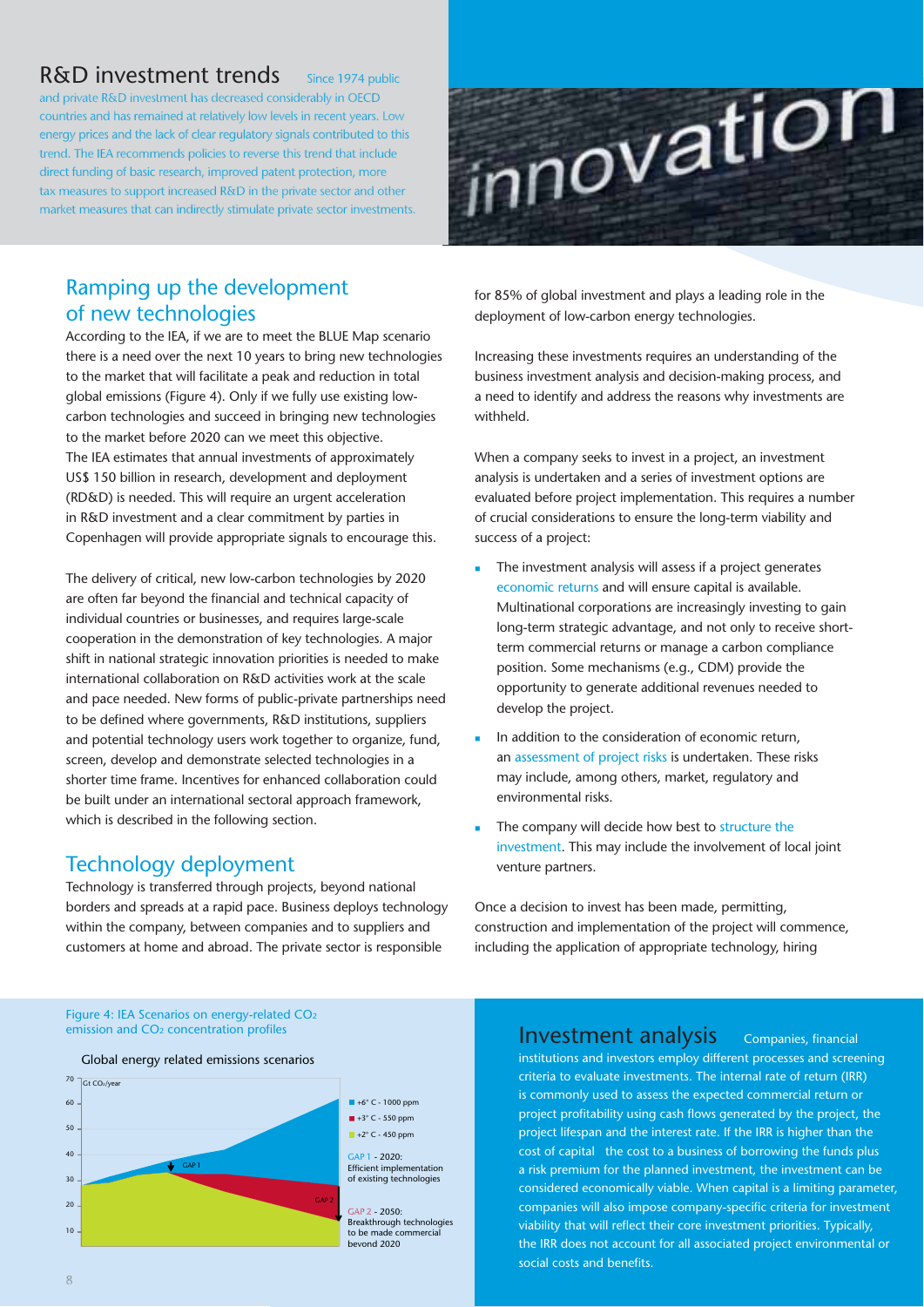local resources and ensuring that an appropriate supporting infrastructure and skills to produce and sell the goods or services are available.

Training and capacity building of the local team, particularly where related to technology use and maintenance and project management skills, is essential to ensure the long-term viability and sustainability of project operations.

#### Barriers to greater deployment

In many cases, the availability of technology is not the limiting factor in project development. Rather, a numbers of barriers are identified that can either halt project investment or limit project success once the decision to move forward has been made. A number of recommendations are suggested to address these issues and enhance project investments and technology deployment:

- - Economic viability – Economic viability in low-carbon technology projects can be enhanced through the removal of barriers that block the introduction of energy efficient solutions (see section above), streamlining the planning process to reduce transaction costs, and rewarding investment in low-carbon technologies through, for example, fiscal incentives and direct public support with transparent frameworks.
- - Capital availability – This is addressed in the finance section that follows.
- - Supporting infrastructure – Some projects rely on the existence or development of a supporting infrastructure (e.g., grid access for renewable energy producers). The sometimes substantial investments may require host government support or parallel investment projects.
- - Governance and regulatory stability – Business operates under the rules of law established by governments. Inconsistent or conflicting regulatory obligations will undermine foreign investment. In the case of energy projects, this is paramount due to their long-term nature and high capital cost. Foreign investment is enhanced by credible institutional frameworks and stable political and legal systems. Strong intellectual property rights are essential to the technology development and deployment process.
- - Local capacity – The local business absorption capacity and competency to use the technology (organizational, operational, etc.) is critical to long-term project success. Resources need to be directed at improving education systems and strengthening knowledge absorption through programs that increase technology literacy in society, governments and businesses. Businesses can share in the cost of this development, but government must play a strong role in providing a platform that can support business development.

### The role of intellectual property rights

**Technology** 

Intellectual property rights are essential for business because they promote and protect innovation. They have supported the development of solutions to some of the world's toughest challenges. By giving inventors exclusive rights to their inventions for a limited period, patents encourage investment and innovation. By requiring inventors to disclose the details of their inventions in exchange for protection, patents also promote the broad dissemination of innovative knowledge.

The diffusion and transfer of mature technologies involves much more than intellectual property rights, and includes capacity building, technological and business know-how, consumer information and education, and regulatory stability.

In the energy sector there are often a range of ways to reduce GHG emissions that might involve a multitude of patents, while in other sectors, like pharmaceuticals, a single patent is often critical. The royalty cost for energy patents is a small percentage of the total investment cost (while for some drugs this might represent more than 90% of the total cost of development of the product). Much of the cost of bringing a new technology to market relates to the "soft" aspects, for example, operation and maintenance practices, training and organizational procedures, which are not patentable. With patents representing a small percentage of energy project investment costs, a specific focus on sharing patent property will not enhance "technology transfer". The focus must be on establishing adequate investment frameworks and environments that encourage and reward technology cooperation.

Some patents that provide environmental benefits may represent a large part of a company's assets, particularly where there are high R&D investments with high risks. When a country asks a company to relinquish these assets it discourages innovation in emerging technologies and holds back the diffusion of technology.

Innovation growth Innovation, here measured by patent submissions, is concentrated in a few countries: Japan (42% of total patents), Germany (13%), the US (12%), China (6%), South Korea (5%) and Russia (4%). It is remarkable to note that the rate of innovations patented in developing countries grew at an average annual rate of 18% between 1997 and 2003 compared to 9% globally. Successful technology diffusion is correlated with a supportive business environment, lower barriers to trade and foreign investment and tertiary education.<sup>9</sup>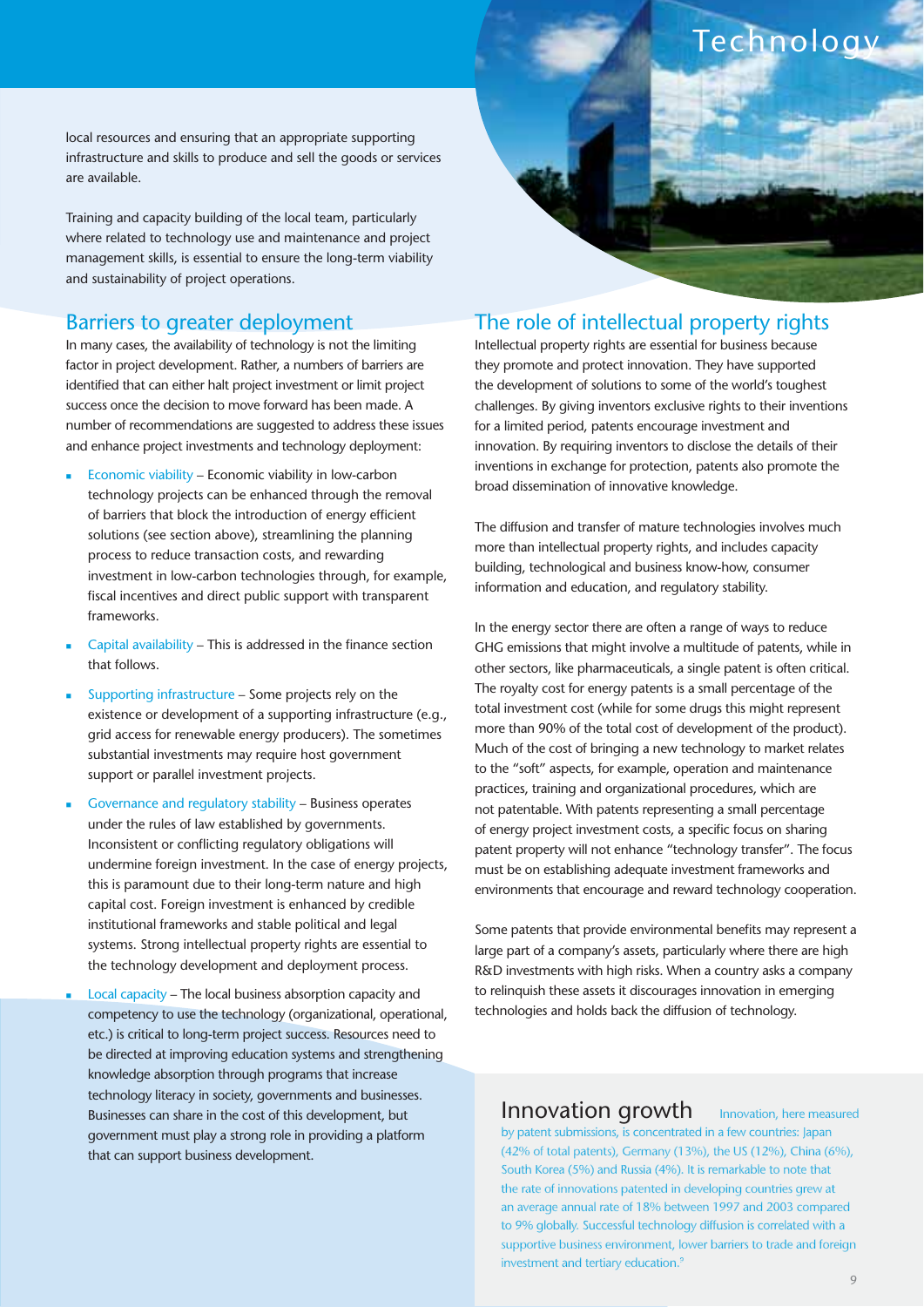## Finance

## Finance in the Bali Action Plan

Within the Bali Action Plan the provision of financial resources and investment includes the mobilization of public and privatesector funding to support action on mitigation, adaptation and technology cooperation.

The IEA estimates that an annual incremental investment of US\$ 1.1 trillion will be needed to reduce energy related CO2 emissions by 50% from current levels by 2050. Over half of this investment is expected to be made in developing countries. Current levels of investment are insufficient and there is an urgency to increase and accelerate investment to slow the growth of CO2 emissions by 2020. Market instruments, in tandem with other financial tools, are anticipated to provide a significant proportion of this investment.

As businesses are responsible for 85% of today's worldwide investment, for it to be directed towards low-carbon projects public policy should provide a "pull" for the deployment of existing technologies and reduce risks to "push" incremental investment in emerging technologies. This will help to enhance technology deployment and the flow of finance to developing countries.

This will require the establishment of a global carbon market, CDM reform, effective multilateral financing and the creation of new financial mechanisms. These various instruments must be designed and used concurrently to achieve an effective outcome.

#### Carbon markets

Carbon markets will play an important role in directing investment to support the achievement of long-term emissions goals. The effective design and use of market mechanisms to support GHG emissions reductions ensure that emissions abatement activities are achieved in the most cost-effective way. This applies both in and between developed countries and between developed and developing countries.

Effective market mechanisms should be fully fungible, highly liquid and transparent. Having such effective market mechanisms will enable incentives or funds to flow to the development of low-carbon projects around the world. An effective global carbon market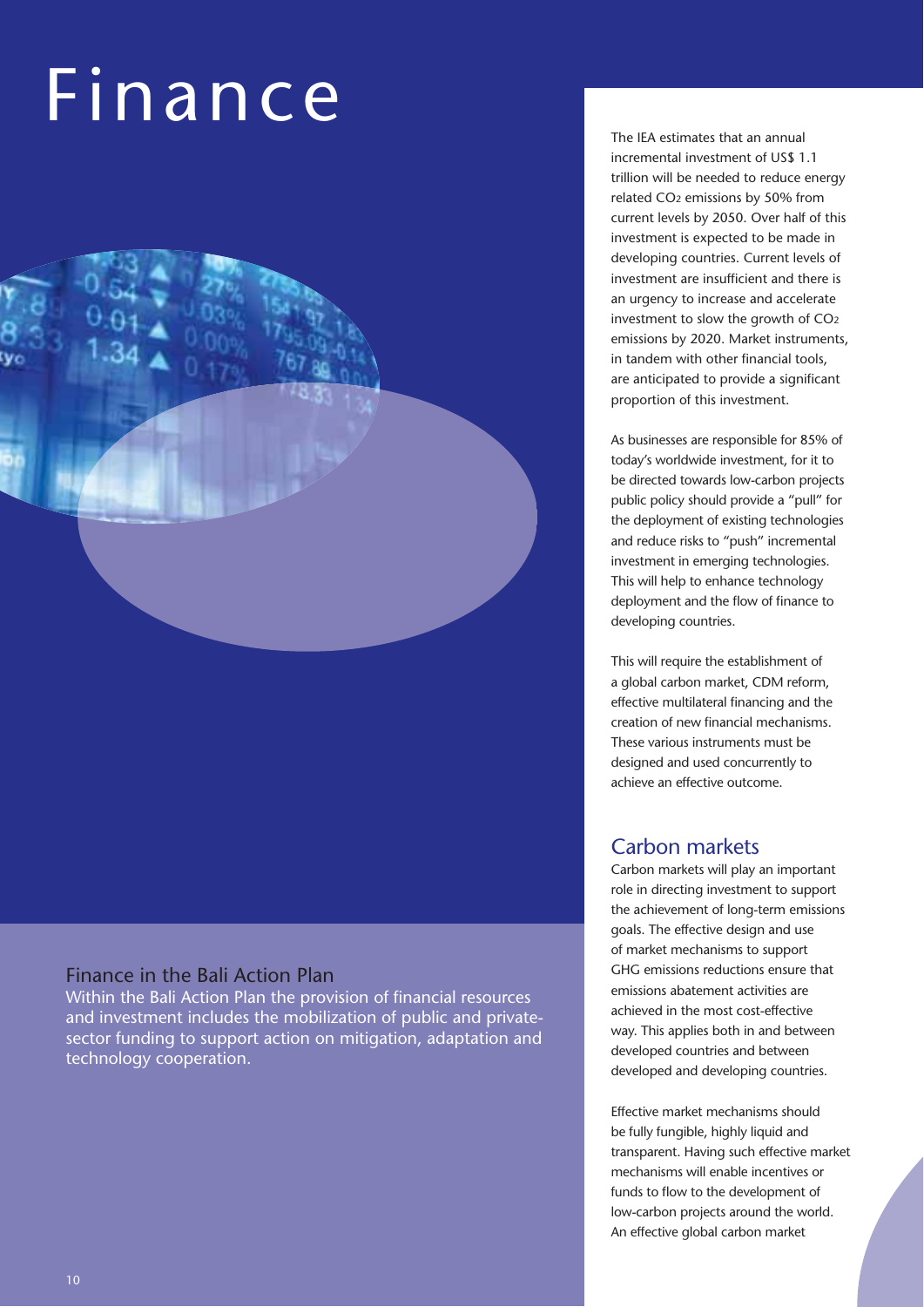## Finance

requires the establishment of a long-term emissions pathway with intermediate targets to create sufficient demand in national carbon markets, boost investor confidence in the market and drive investment in new technologies.

The effective design and subsequent linking of current and emerging carbon markets will enable the progressive harmonization and fungibility of global carbon markets and increase stability. The linkage should be based on different levels of recognition of emission trading schemes: unilateral (a government recognizes specific instruments in another country), bilateral (specific recognition between two parties) and, preferably, multilateral recognition. These require trading instruments with common definitions, similar structures (penalties, banking and borrowing rules, measuring, reporting and verification) and must provide the possibility to trade allowances such as CDM-II credits.

A carbon price is one important signal for technology development, and deployment but it needs to be complemented with other policy responses to address the climate change challenge. These include standards, codes and policies to remove market barriers, which have been explored in the technology section.

## Different financial needs for different mitigation opportunities

When designing a future framework to deliver the necessary investment, a "one size fits all" solution will not be effective. Financial mechanisms should be specifically designed to incentivize low-cost mitigation opportunities (e.g., energy efficiency) and higher cost mitigation projects (e.g., new lowcarbon technologies).

Mechanisms should be created to prevent market failures between these. Failures could occur where low-cost opportunities from developing countries generate large quantities of offsets that depress the carbon price in emissions trading systems, thus preventing the development of higher cost projects. Failures could also be created when few offsets are delivered and the emissions trading systems include mainly higher cost projects per emissions reduced, resulting in overpayment for too little mitigation benefit.

There are four different types of mitigation opportunities with different financial needs and policy measures:

1. The opportunities in low-cost mitigation projects, principally energy efficiency measures, can theoretically be largely selffinanced but require specific policy measures to overcome the main barriers to implementation (see Figure 2). In developing countries' domestic actions, both policies and measures (PAMs) and nationally appropriate mitigation actions (NAMAs) should capture these opportunities. A reformed CDM would also encourage its implementation in countries with higher costs.

- 2. Manufacturing industry and power generation mitigation projects require stable, long-term incentives. Funding for these low-carbon solutions should come primarily from carbon markets, as they develop at national and regional levels and, in some countries, capital support.
- 3. Reforestation and avoided deforestation are low-cost opportunities, but require stimulated activity through some tailored financial mechanisms or funding. The current CDM precludes recognition of the important carbon management potential of managed forestry projects. Carbon markets, forest carbon policy and financing mechanisms must be designed to achieve the multiple benefits offered by sustainable forest management and should be based around real and verifiable practices.
- 4. High-cost mitigation options require international financing and new funding mechanisms to leverage private sector investment and bridge the funding gap for innovators as they attempt to scale-up demonstration projects.

## Beyond REDD: The role of forests in

climate change Forest carbon markets and forest carbon public policy and financing mechanisms must be designed to achieve the multiple benefits offered by sustainable forest management strategies and be based around real and verifiable sustainable forest management practices.

The Bali Action Plan focuses attention on reducing emissions from deforestation and forest degradation (REDD) in developing countries. Many forest sector stakeholder – environmental and social groups, business, indigenous peoples' and forest community groups, trade unions, forest owners and international organizations – share a common concern about such a narrow approach.

Governments are encouraged to take a broader perspective to:

- 1. Ensure that forest-related policy options support sustainable development in both forest-rich and forest-poor countries
- 2. Tackle drivers of deforestation that lie outside the forest sector
- 3. support transparent, inclusive and accountable forest governance
- 4. Encourage local processes to clarify and strengthen tenure, property and carbon rights
- 5. Provide substantial additional funding to build capacity to implement sustainable forest management practices.

Multi-stakeholder endorsed guidance for climate negotiators – and other forests sectors actors – is provided in a report released by The Forests Dialogue in October 2008 – see: Beyond REDD – The Role of Forests in Climate Change http://www.wbcsd.org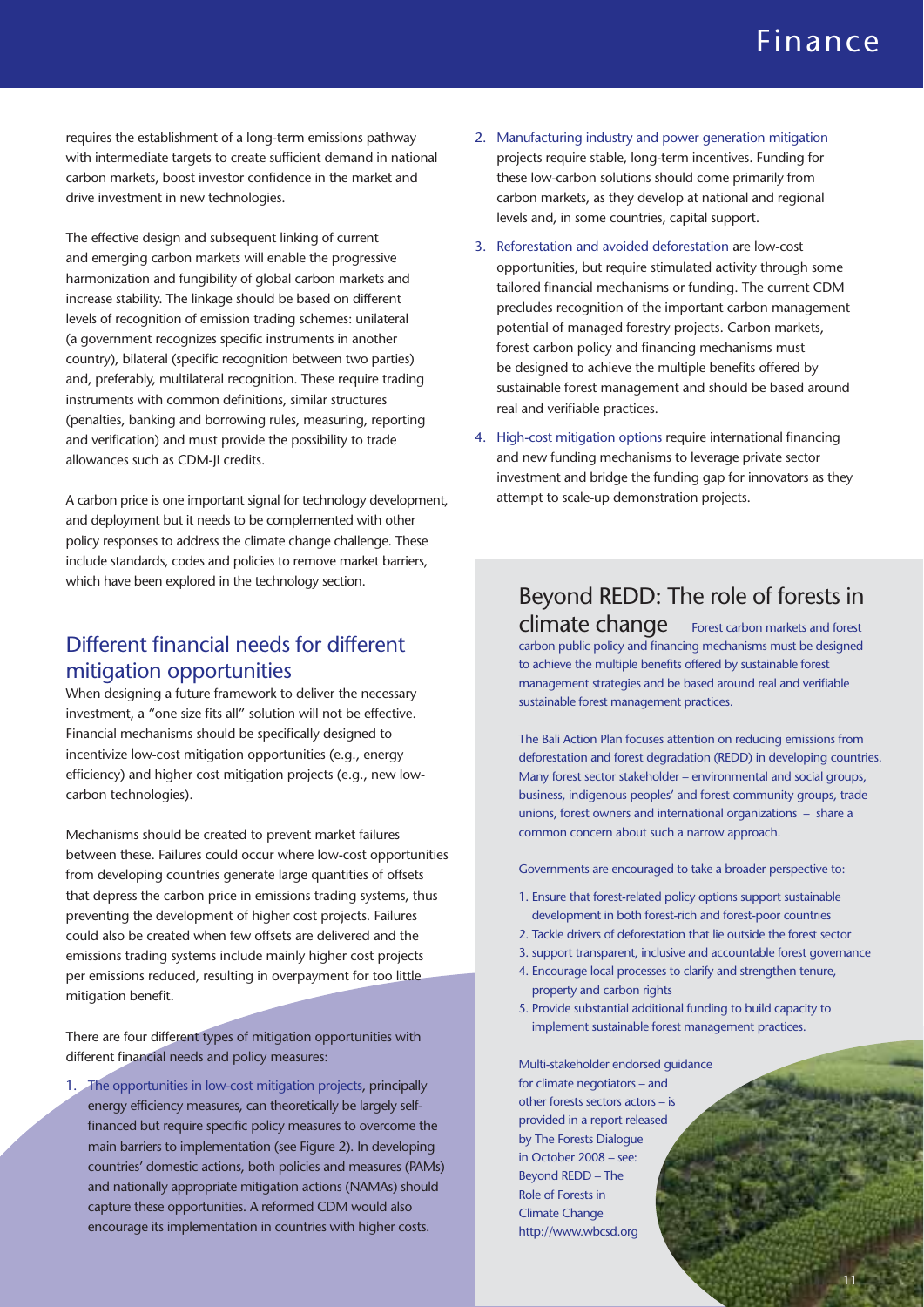![](_page_13_Picture_0.jpeg)

## Reforming existing mechanisms

To date, carbon mechanisms have delivered emissions reductions but are not yet delivering reductions or finance on the scale needed to meet mitigation needs over the coming decades. Some of the barriers that the CDM has encountered include the insufficient return on investment for technology investment in emissions reduction activities, an unbalanced CDM regional distribution, bottlenecks in project approvals and credit issuance (e.g., for small projects), prescriptive regulations on additionality for certain technologies (e.g., renewables) and the *de facto* exclusion of or strong limitations on key technologies (e.g., large hydro, carbon capture and storage, nuclear etc.).

Business supports CDM extension and reform to drive the deployment of low-carbon technologies and practices more effectively. Specific reforms include:

- - The CDM Executive Board should refocus on its original mandate of "big picture" issues, such as CDM function and operations, and use external organizations for projectby-project approval activities. Efforts should be directed to reducing execution risk, timing and selection criteria and increasing predictability.
- - Update the current assessment criteria for additionality to allow measurement on a wider basis, e.g., additionality could be measured for the whole renewable sector in a country, rather than project-by-project.
- - Expand programmatic CDM to allow the large-scale "bundling" of programs to increase volume and reduce costs and implementation time.
- - Introduce approaches to CDM that could be based on sectoral baselines (e.g., cement sector) or harmonized methodologies for efficiency standards. This will incentivize the diffusion of existing low-carbon technologies on a larger scale.

## Programmatic CDM in

practice Renewable energy represents a growing share of CDM projects. However, renewable energy projects are still more expensive per credit generated than other types of projects, and require the revision of the CDM together with the appropriate support scheme to enhance the contribution of renewables to climate change

The use of programmatic CDM could potentially address the currently limited contribution of renewable energy by reducing administrative costs related to developing single projects and spreading those costs over a series of projects under the program. Additionality is addressed for the whole program in the region (e.g., establishing renewable production as a percentage of total power generated in that region), which avoids that incremental capacity additions in the region reduce the additionality requirement for projects installed later.

A program of activities could focus on a support scheme such as a premium feed-in tariff for renewable energy. The baseline for the CDM program in the region should be the average projected emissions of all the power plants. The renewable energy emission reductions and the corresponding CDM credit for each project will correspond to the difference with that baseline. For example, if the baseline is 500 grams  $CO<sub>2</sub>$  per kWh, the renewable facility will generate credits for 500 grams of CO<sub>2</sub> per kWh produced (under the assumption that the facility does not produce any emissions). Programmatic CDM will therefore increase the contribution of renewable energy to climate change mitigation.

![](_page_13_Picture_12.jpeg)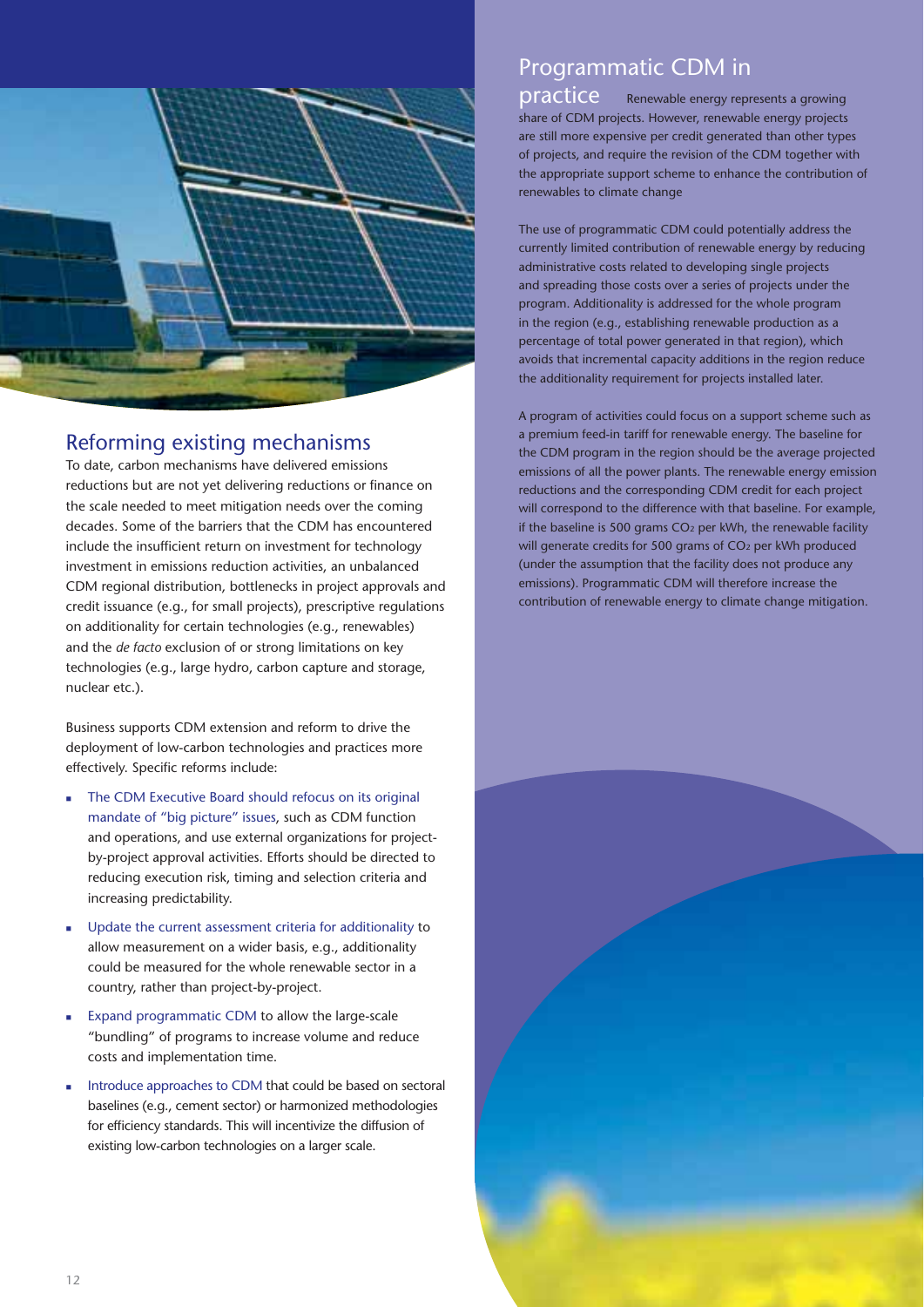## Finance

#### International public funding

Sometimes market mechanisms will not be able to trigger the investment needed in the coming decades and public funding will be needed to leverage private investment. International public funding in developing countries should be directed to remove distortionary policies and barriers, provide capacity building, and cover some of the risks involved in those investments.

When funds are directed to investment in low-carbon projects they should follow market principles, ensure that any support does not distort competitiveness and encourage industry restructuring towards low-emission technologies and practices.

There are several institutions, particularly the multilateral development banks and the Global Environment Facility, that have adopted mechanisms to fund technology capacity building and mitigation projects. Some of the positive lessons learned are their ability to: create enabling environments; have a strong demonstration potential; foster public-private partnerships in project development; credit risk sharing arrangements in high-risk R&D private sector investments; cover the projects' incremental costs that would not otherwise collect private sector finance; and hire private sector fund managers to execute and manage investments within regional sub funds. This experience should be built upon and integrated within future collaborative public-private projects.

![](_page_14_Picture_5.jpeg)

![](_page_14_Picture_6.jpeg)

#### Developing new mechanisms

Expansion and reform of the CDM alone is unlikely to deliver emissions reductions of the magnitude and speed required to trigger the required financial flows to developing countries. New financial mechanisms are needed to:

- -Enhance technology deployment for existing technologies
- - Ramp up the demonstration of technologies with large mitigation potential.

Existing technologies such as large hydro, renewables and nuclear have to be extensively deployed across countries to implement concrete mitigation actions and avoid lock-in effects. New mechanisms should be put in place to finance the incremental cost of those technologies and foster technology transfer to developing countries.

Accelerating innovation requires well-designed policies and investment on the supply (technology push) and demand (market pull) side. New technologies face the challenge of attracting finance for demonstration and early stage commercialization because of the high risk involved. Public finance must play a critical role in bridging this gap and support private investment in the demonstration of new technologies. New forms of public-private partnership are needed to bring breakthrough technologies to market within the required time frame.

The WBCSD proposes the introduction of a cooperative sectoral approach framework as a flexible tool that can be "docked in" to the UNFCCC process to enhance financial flows, cooperation between developed and developing countries, and deliver large-scale mitigation and adaptation activities. These approaches are described in the sectoral approaches section that follows.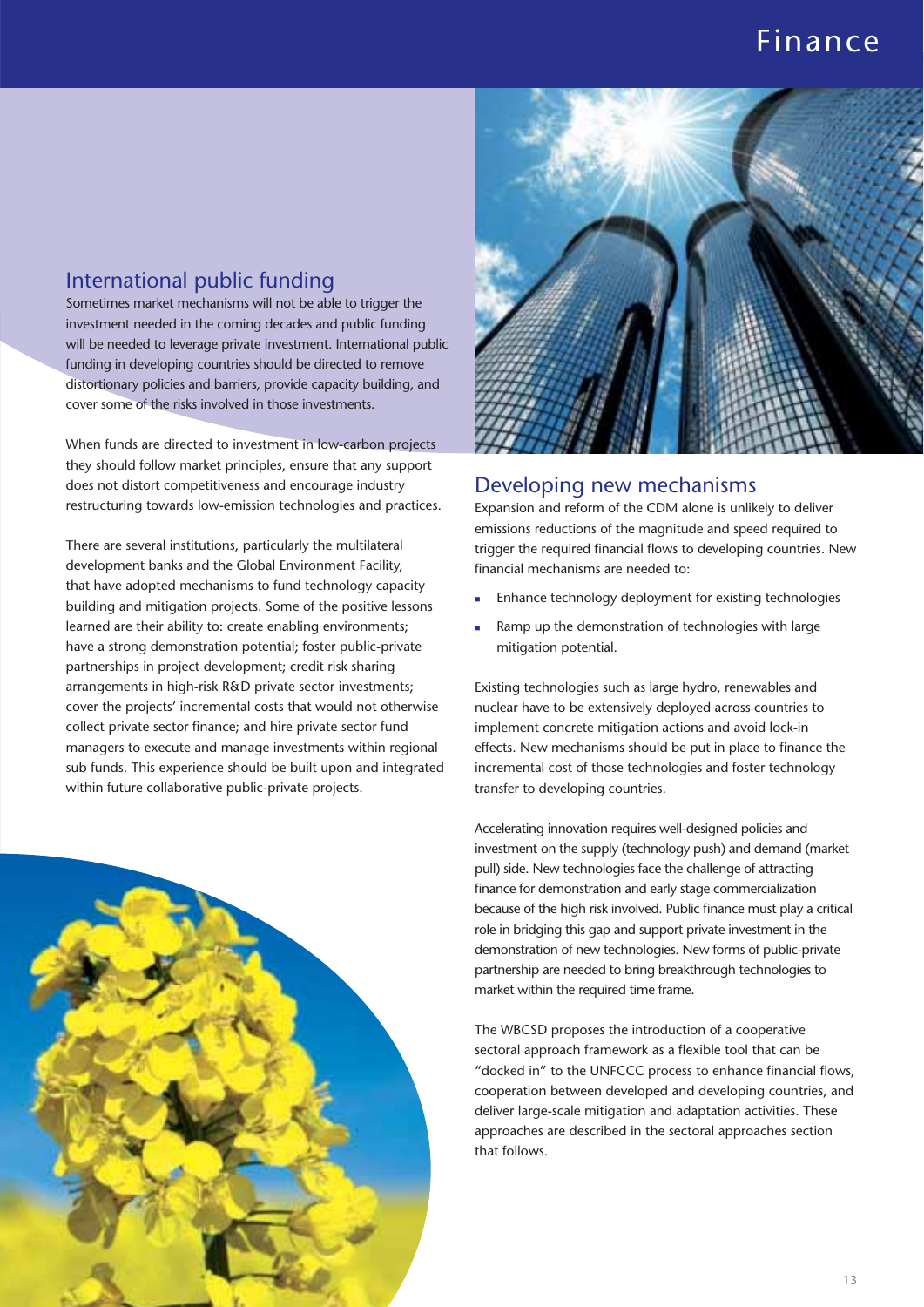# Sectoral approaches

#### Cooperative sectoral approaches

The concept of "cooperative sectoral approaches and sector specific actions" is included the Bali Action Plan with the stated objective of enhancing country promotion and cooperation in the development, application and diffusion of GHG emissions reducing technologies, practices and processes. Sectors mentioned include energy, transport, industry, agriculture, forestry and waste management.

This concept has expanded the nationally focused thinking that has dominated the climate policy discussion so far, by introducing the notion of internationally coordinated policy that includes the economic and commercial sectors. The logic is that action on this basis, in combination with or as a complement to national policy, may deliver a more manageable approach to the issue. This approach might also enhance cooperative activities between developed and developing countries.

Business has considerable experience implementing mitigation activities on a sectoral basis. Sector-based initiatives and projects have led to positive contributions to GHG emissions reductions through technology development, deployment and capacity building. WBCSD believes a new cooperative sectoral approach could be adopted to enhance the scale of mitigation actions globally.

Cooperative sectoral approaches can be developed as a new, large-scale tool within the international framework. It would focus on establishing activities to support emissions reductions across countries and sectors, drawing from incentive and support mechanisms provided by the international framework. Individual agreements would be developed through the voluntary participation of countries – developed and developing – and business working together to achieve emissions reductions or increase sequestration in specific sectors through specific activities.

These would promote action in developing countries by introducing new infrastructure and technologies, together with the capacity for ongoing operation and future expansion. Over time, developing countries could take on a number of activities, allowing them to build up national mitigation actions to substantial levels as appropriate given their development needs and capabilities.

Business sectors willing to participate would be consulted and work with the countries to design the cooperative sectoral approaches.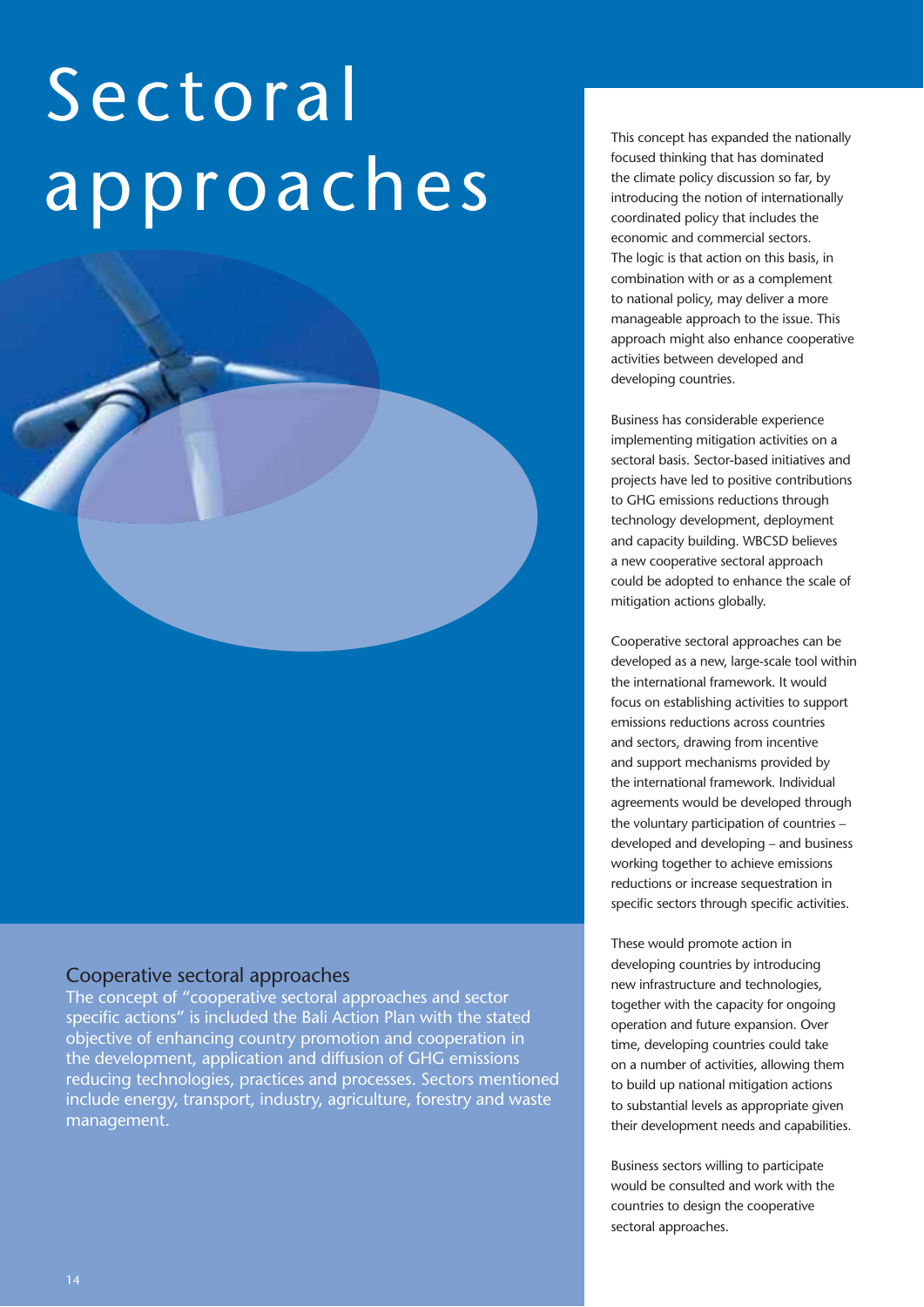## Sectoral approaches

Some important parameters are:

- - The agreement would be between a limited number of countries that decide to engage. Affected business sectors would indicate a willingness to participate.
	- Developing countries would engage in activities that support domestic mitigation actions
	- Developed countries would also engage in relevant mitigation actions and support the developing countries on agreed elements
	- The private sector would choose to implement the nominated activities.
- - Agreements would focus on both current and future emissions reduction activities benefiting from the incentive mechanisms provided (e.g., large-scale emissions reduction programs or the development of future low-carbon technologies).
- - The objectives, deliverables and timelines for all elements included in the scope would be defined and quantified.
- - The scope of an agreement would vary according to the specific needs of participating countries and sectors, and could include:
	- Supporting the deployment of existing low-carbon technologies
	- Collaborating on clean technology development between governments and business
	- Crediting performance that exceeds an agreed baseline/ standard within a sector, to drive the efficiency of technology performance
	- Supporting capacity building programs to provide the technical capacity needed to deploy low-carbon technologies.
- - The agreements would not result in the "carving out" of sector emissions from a participating developed country's overall target.
- - The agreements would be formally recognized under the UNFCCC:
	- A board would be established to oversee governance and compliance
	- The agreements would be negotiated by the interested parties and then presented to this board for approval
	- Through a robust "measurable reportable and verifiable" process, activities within the agreement will be registered
	- The agreements would then be reported and recognized by the COP.

To illustrate how this approach might work in practice, we have outlined below an overview of how it could be designed for large-scale technology demonstration (e.g., CCS) and industry cooperation (e.g., cement). While this approach might be applied to a number of additional industries and sectors, these examples are included for illustrative purposes.

![](_page_16_Picture_20.jpeg)

## Meeting the needs of the

**parties** The cooperative sectoral approach is designed to meet both the mitigation challenge and the needs expressed by the parties within the Bali Action Plan.

Each agreement leads to nationally appropriate actions enabled by technology and financing and supported by robust "measurable, reportable and verifiable" processes. Typically, an agreement would relate to a sector and deliver technology capacity building to that sector through a series of activities. These are developed by business in response to the incentives set in place within the agreement.

The mechanism responds to the call for sectoral approaches and sector-specific actions:

- It focuses on economic sectors rather than targeting the entire economy.
- It identifies the range of technologies and/ or processes that a sector may use and incentivizes their deployment.
- By clustering common sector-based action across a number of countries, competitiveness concerns begin to be addressed.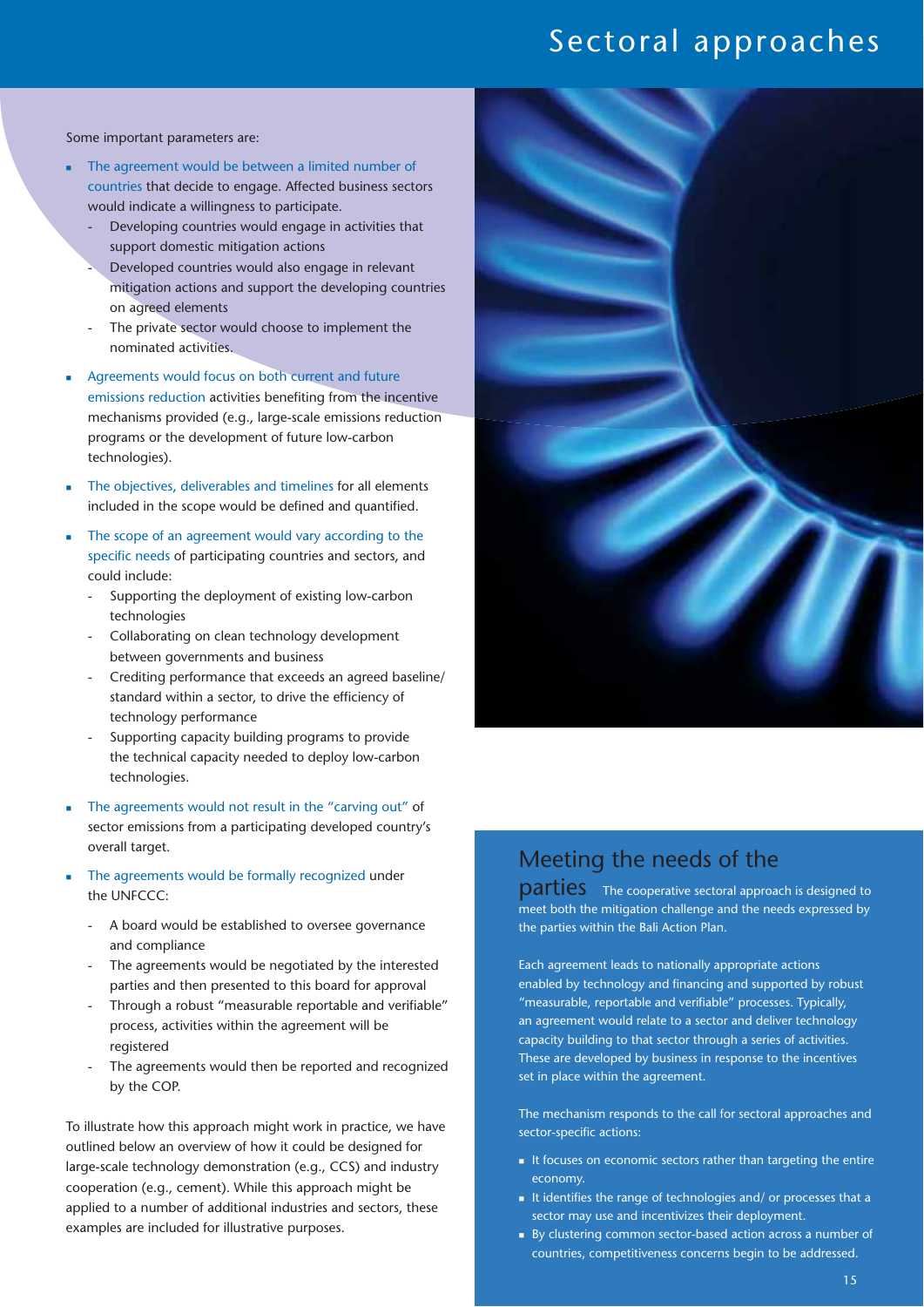## A cooperative technology

approach In the case of technologies going through the demonstration phase (such as Generation IV Nuclear or CCS), a sectoral approach will involve:

- **Support from financing frameworks to kick-start** the technology demonstration project, drawing on existing and potentially new clean technology funds (e.g., the fund recently proposed by the G8), or other national and regional funding arrangements for technology demonstration
- Access to new mechanisms under the UNFCCC framework, such as crediting mechanisms used on a transitional basis to assist in the rapid scaleup of demonstration-phase technologies towards competitive commercialization
- Criteria for accessing financial support being set out in a transparent framework and consider:
	- The potential for the subject technology to yield significant emissions reductions
	- The maturity of the components of the technology to be deployed and whether individual components still require additional basic research to reduce costs
	- The cost of each component and the overall cost of deploying the technology per project
	- The degree of risk in developing each of the technology components
	- The amount and proportion of private sector and governmental contributions needed in the public-private partnership
- Specific timelines and deliverables for the overall project being agreed and outlined
- MRV processes for the technology project being established and possibly requiring institutional capacity building in the implementing countries, as part of the project agreement.

### Recognizing mitigation programs

The cooperative sectoral approach mechanism, described above, could enable mitigation activities in developing countries, with support from developed countries, to deliver largescale emissions reduction activities. These would be officially recognized under the international framework, and finance and crediting would be provided.

External to these agreements, mitigation activities and projects are currently developed with no direct link to the UNFCCC through the provision of crediting or financing, but that contribute to climate change mitigation. The inclusion of these programs in a registry under the UNFCCC would provide a more complete picture of mitigation activities within and between countries. Such information would develop a more complete picture of global actions to address climate change and enhance the negotiation process.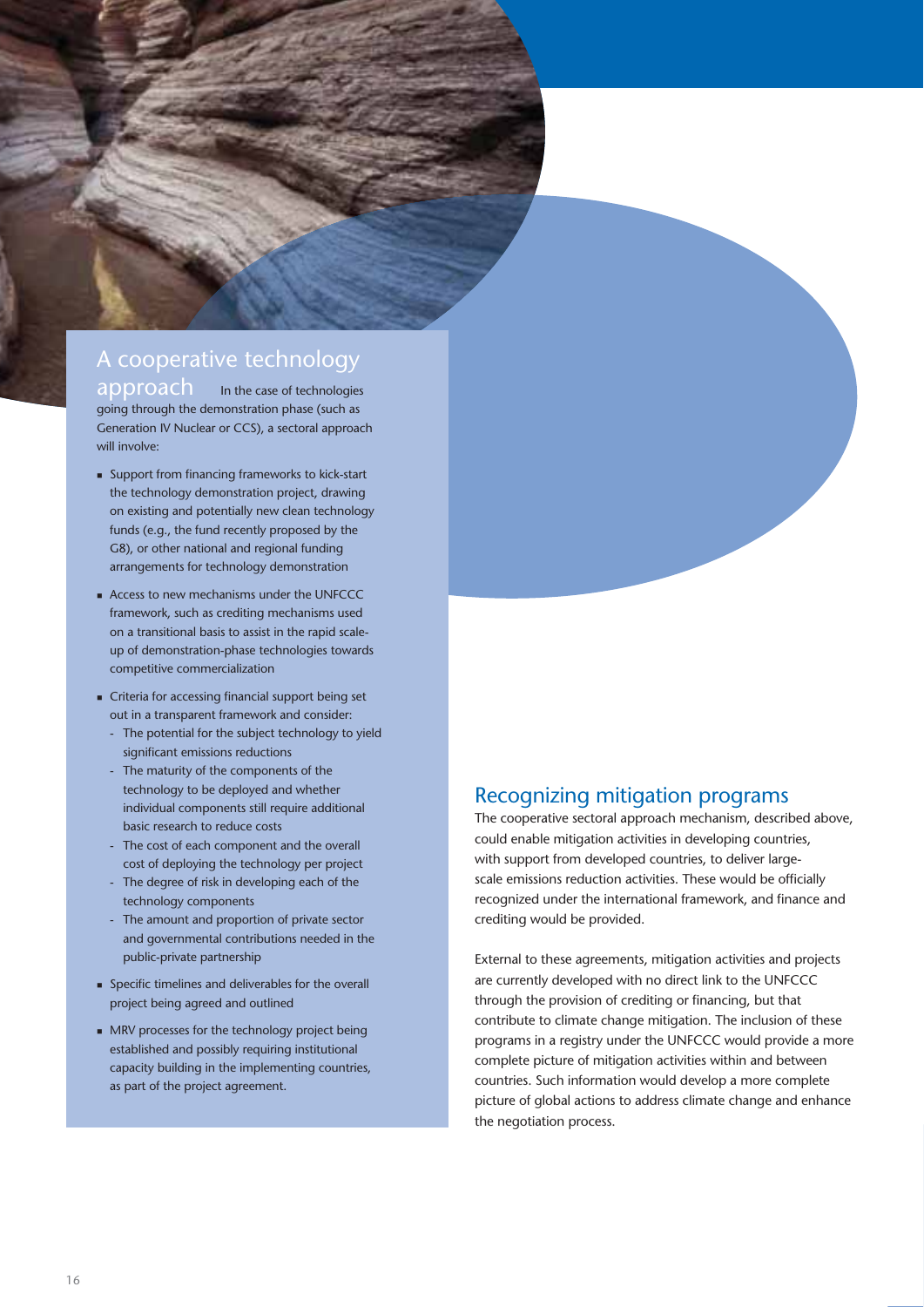## A cooperative sectoral approach in the power generation sector

#### **What issues is the approach seeking to address?**

The power generation sector is responsible for 41% of global energyrelated CO2 emissions, with projections suggesting that sector emissions might double by 2030. The question is how to meet increased electricity demand at an affordable price while mitigating climate change. The inherent specificities of the electricity industry, which includes a wide range of technology options, a high level of fragmentation within the industry, nationally focused policy development and decision-making processes, and the quality and availability of national energy resources, are such that no one sectoral measure can deploy all technologies that are urgently needed. A cooperative sectoral approach within the power generation sector could however aim to enhance technology cooperation and scale-up the deployment of existing technologies.

#### **How would the approach work for existing technology deployment?**

This approach aims to enhance the deployment of existing technologies. Programs such as the APP can be used and expanded to enhance capacity building in relation to technology deployment through peer review activities to share best practice in operation and maintenance of power generation technologies.

Furthermore, the scope of programs such as the APP could be extended to assess and create enabling frameworks for technology diffusion, which would appropriately reflect costs and electricity technology maturity timeframes, to assist in the appropriate development of international and national energy and climate policies.

In order to further enhance incentives for private sector participation in such initiatives, these activities should be recognized as NAMAs under the post-2012 framework as part of the country contribution in addition to domestic mitigation efforts.

In the case of technologies that are already mature, i.e., with incremental costs to the order of approximately 10-20 €/ton of CO2 emissions avoided, a sectoral approach would involve:

- Creation of an approach under the UNFCCC framework, which provides crediting to foster the rapid scaleup of proven technologies and technology transfer across countries.

- **EXECUTE:** Key features of this mechanism
	- Open to all mitigating technologies
	- Technologies effectively deployed under this mechanism would be closely linked to national policies and needs, as defined in country NAMAs
	- Open to a group of project investments in order to accelerate technology experience in the host country, enabling them to descend the learning-curve
	- Aims to finance incremental investment costs, which should be assessed on a technology and based on host country conditions.
	- Granted credits for investment programs would be limited (i.e., for a limited number of technology projects within the program or a limit of level of power generation output); the number of credits generated by the programs would take into account the incremental costs to be financed.
- - Additional elements: Policies in host countries could enhance the effectiveness of this approach, for instance by implementing measures to reduce the incremental technology implementation cost or facilitating technology transfer, such as:
	- Measures to facilitate joint ventures with foreign partners
	- Tax credits for investments in manufacturing capacities
	- Reduced import tariffs on certain technology components.

17

See also *Power to Change*, WBCSD, 2008.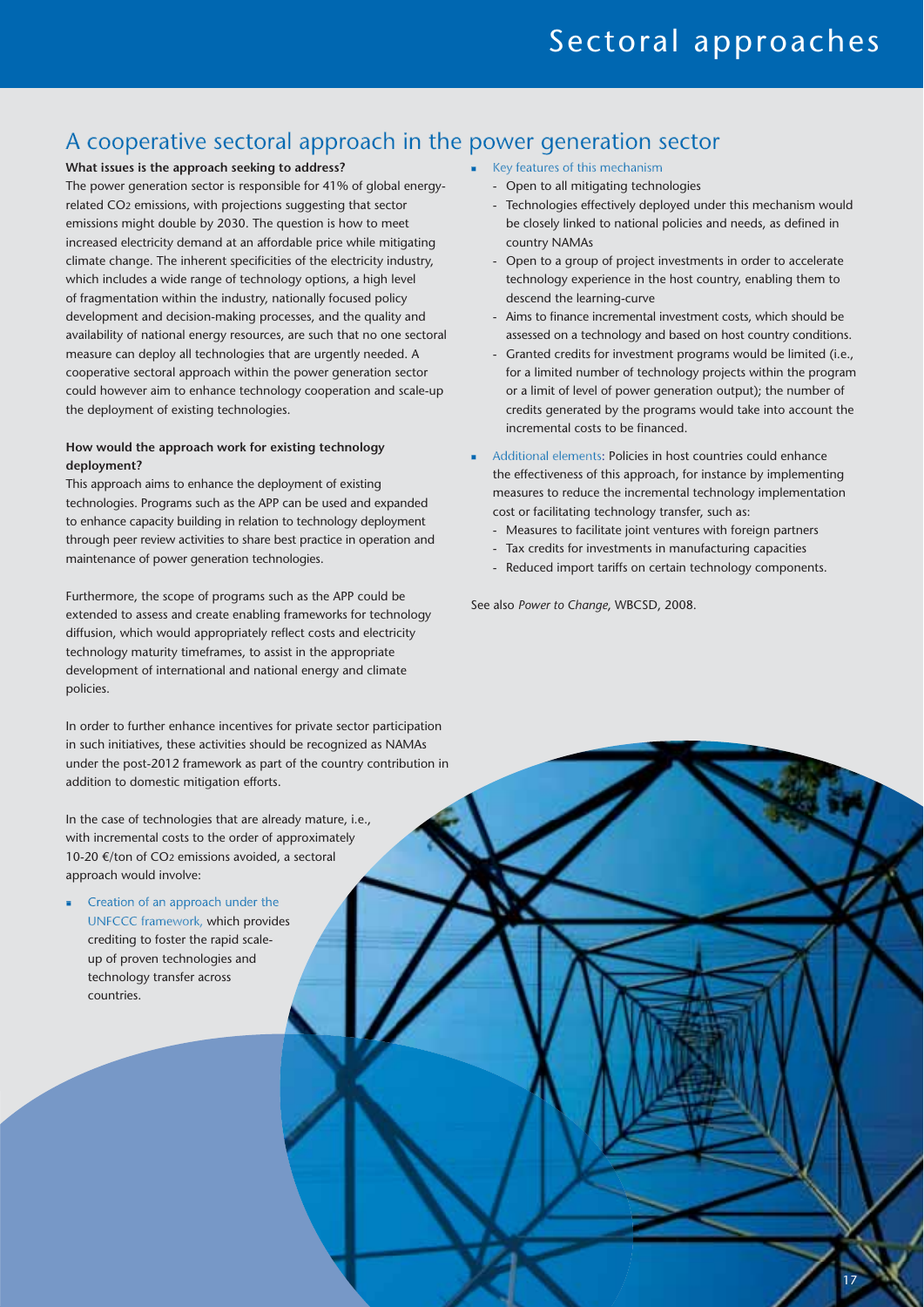![](_page_19_Picture_0.jpeg)

#### **What issue is the approach seeking to address?**

The cement industry is responsible for 5% of global anthropogenic CO2 and production is projected to more than double by 2030. It is a major challenge to reducing global emissions while balancing growing demand, business success and national economic development priorities. A sector-based approach might offer a number of possible advantages over more traditional geographically organized responses. For this reason the Cement Sustainability Initiative (CSI) has been exploring the sectoral concept for the past two years and, based on recent analysis, believes it could make a useful addition to the suite of policy options available for managing climate change.

#### **How would the approach work?**

For the CSI, a sectoral approach involves the action of the major cement producers and their host governments to mitigate the climate impacts from the industry's products and processes. Specific agreements would be developed through negotiations between major cement producer trade associations and their host governments. Industry actions would differ from country to country, in line with materials availability, national government commitments and following the UNFCCC principle of "common but differentiated responsibilities."

In practice, a sectoral approach within the cement sector would aim to address emissions from major producers within the industry. An objective would be to address 80% of the climate impacts with the top 20% of the producers. For the cement sector, the G8+5 (Canada, France, Germany, Italy, Japan, Russia, the UK, the US, Brazil, China, India, Mexico and South Africa) countries encompass 80% of the world's cement production. For practical reasons only large facilities would likely be included in each country.

A wide range of different climate policies might be used, including a mix of absolute caps with emissions trading in some countries combined with intensity-based targets in developing countries. The latter improve emissions and energy efficiencies without limiting the absolute volume of emissions.

#### **Modeling climate policy impacts**

To evaluate the impact of a potential sectoral approach within the cement industry against a series of climate policy scenarios, the project has modeled different carbon policy choices and their impacts.

Specific scenarios evaluated include:

- 1. No commitments post 2012
- 2. European caps
- 3. Annex I caps
	- 4. Global intensity targets
		- 5. Sectoral approach
			- 6. Global caps and a global carbon market

Results from the model include impacts on CO2 emissions, regional cement production and trade, and analysis of abatement approaches, among other factors. More details about the modeling work and results can be found on the CSI website, www.wbcsdcement.org.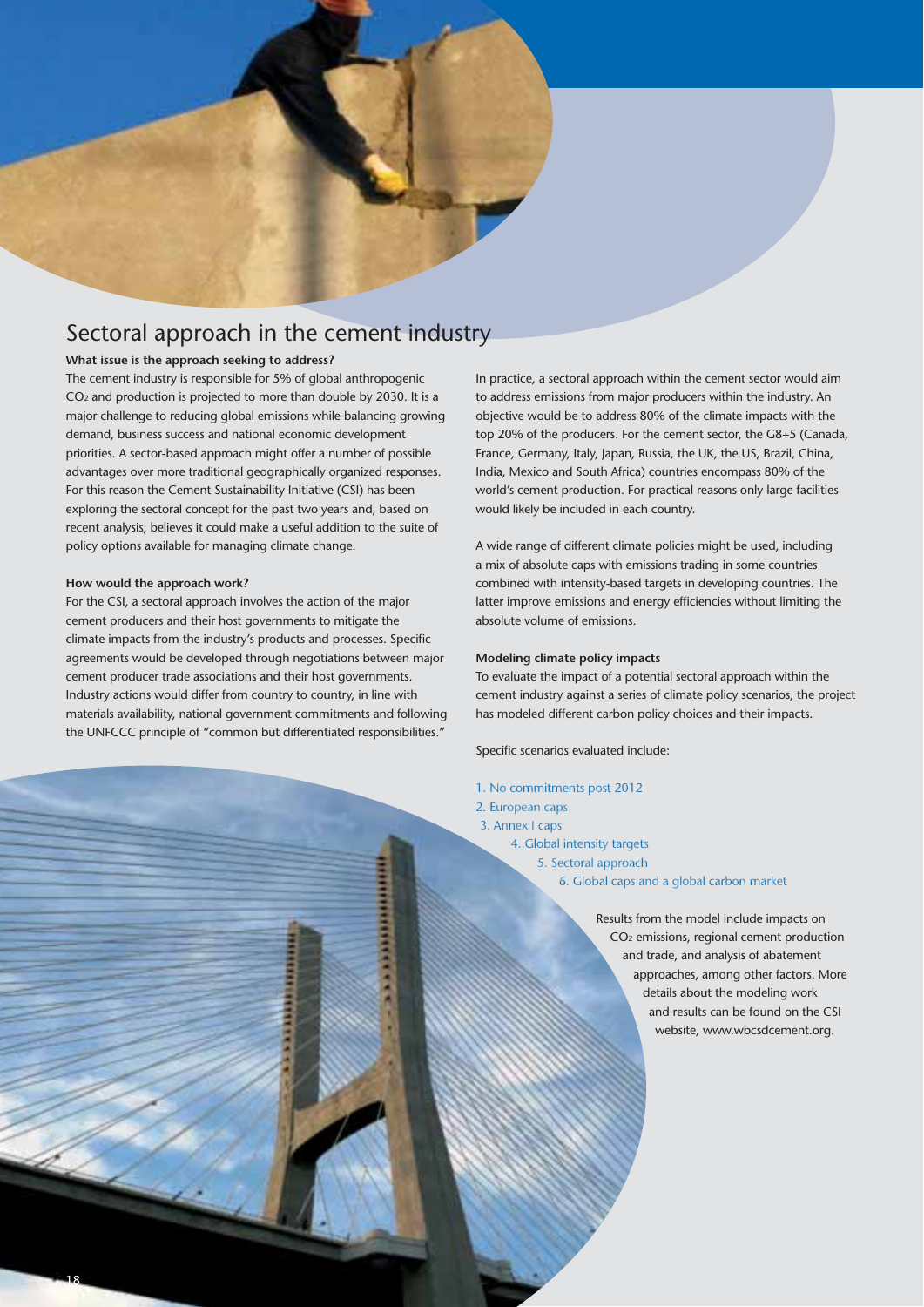## A cooperative technology approach to promote CCS

#### **What issue is the approach seeking to address?**

Overall, 40% of global electricity production comes from coal. In a number of developed and developing countries coal is a predominant source of electricity production. In South Africa and Poland, coal accounts for over 90% of electricity production, close to 80% in China and Australia, about 66% in India, and 50% in the US. By 2030, coal-based electricity is projected to double, with most of the growth taking place in non-OECD countries.

Managing emissions from coal-fired power generation in developed and developing countries is, therefore, a pressing issue. The necessary financial and technical capacity in developing countries is particularly necessary to curb growing emissions from this type of generation.

#### **How would the approach work?**

This example illustrates the demonstration of carbon capture and storage (CCS) technology within the electricity sector; however it is important to note that the use of CCS technology will be required within a number of industries to achieve the necessary global emissions reductions. A cooperative technology approach to establish CCS facilities, infrastructure and technical capacity in coal using countries over the period 2013 to 2020/25 could be negotiated. Parties to the agreement might include large coal using countries. As a result, CCS in emerging economies would initially be funded by the major developed economies. Later, emerging economies could support CCS themselves through a policy instrument such as "cap-and-trade".

Such an agreement has been fashioned in the EU for CCS and its elements could be replicated globally to continue to accelerate the uptake of this key technology:

- A CCS demonstration program for the EU was announced comprising 10-12 major projects across the EU, ideally testing a variety of technologies and geologies. A timeline for investment decisions is defined through to 2015.

**CCS** is now

-

recognized as a mitigation option within the

EU-ETS, thereby incentivizing long-term deployment via the CO2 price when CCS will have reached industrial maturity.

- - A legal framework is in place to allow CO2 to be stored underground.
- - A measurement and reporting framework for CO2 storage has been agreed.
- - An incentive to start the investment program has been developed. A set aside of 300 million EU allowances as award to early CCS projects for stored CO2 provides effective government support for the early higher cost demonstration phase of the technology.

A mirror agreement operating at the international level could be similar. For example:

- - A program is agreed for a number of 1GW CCS coal-fired power plants across developing countries that would accept to enter into the process.
- - CCS is recognized as a mitigation option within the international project mechanism and is supported by an agreed CO2 storage certification approach.
- - The EU sets aside the necessary space within the EU-ETS to absorb the flow of CCS credits.
- - Clean technology funds are identified to augment the higher cost of the first CCS facilities.

Such an approach is illustrated.

![](_page_20_Figure_21.jpeg)

![](_page_20_Figure_22.jpeg)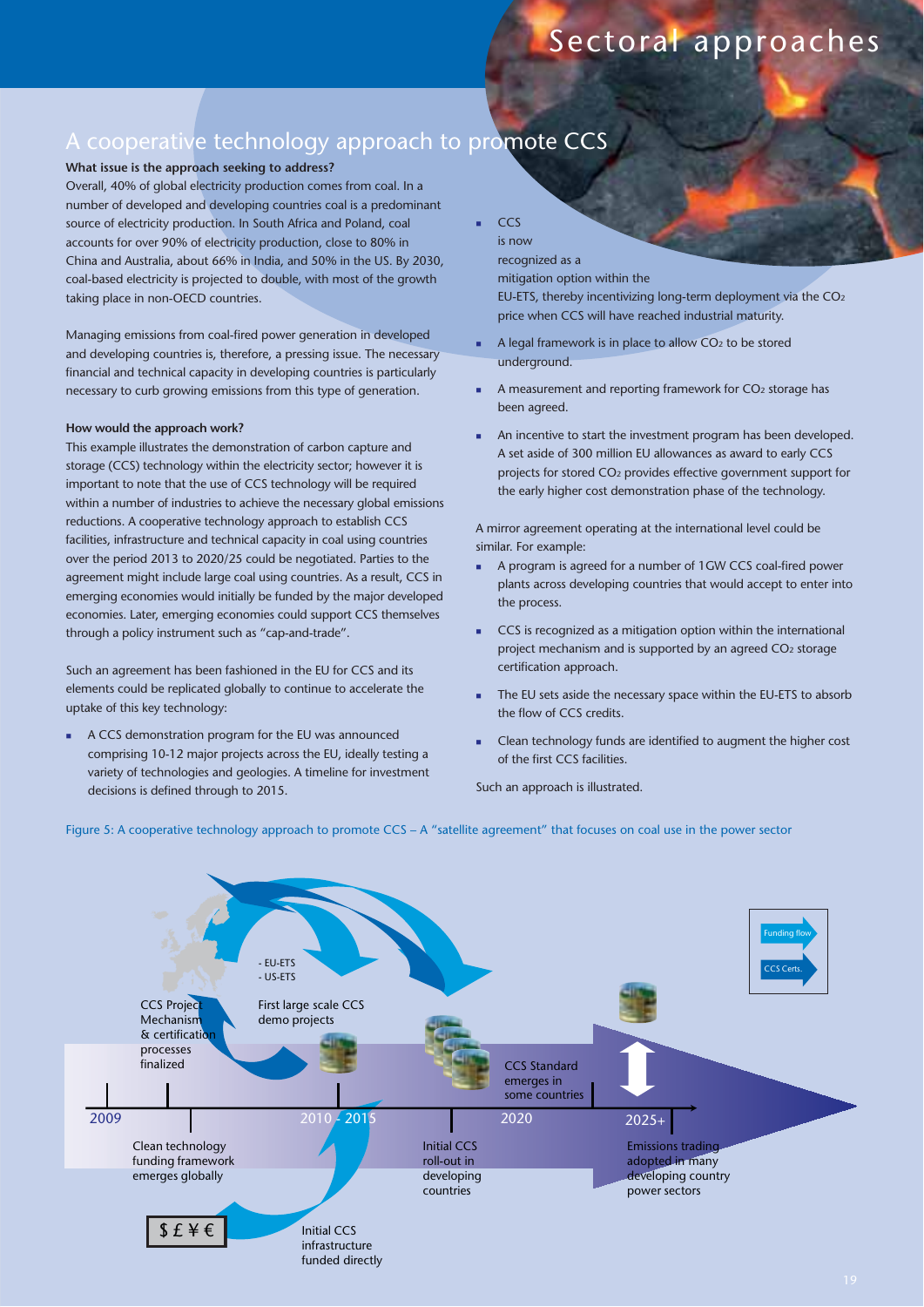# Adaptation

#### Adaptation, business and international climate change policy

Business understands that adaptation is a pivotal element of the international climate change process. From a business perspective, climate change is likely to affect the location, design, operation and marketing of infrastructure, products and services. From a human perspective, climate change will have socio-economic implications for workforces and markets. Climate change also impacts many ecosystems and the associated provisioning (e.g., food, fiber and water); regulating (e.g., flood control), and supporting (e.g., nutrient recycling) ecological services upon which society depends.

Business can play a role in working with governments and society to prepare for and avoid the worst climate impacts through its information, technology and capacity. It is important to emphasize that although adaptation is site-specific with often non-transferable site-specific solutions, knowledge, technology and best practices can be shared.

Business understands that adaptation requires a holistic and long-term planning perspective. This encompasses different levels of activity (including international, national and local) and engages different stakeholders. An international framework is an important stimulus to drive change at national and local levels. Business input is essential at every level given the need for information, technology and capacity.

Through an enabling policy environment that facilitates the development of adaptive capacity, resilience and risk management, a basket of options can be built to support adaptation measures.

The first step is a comprehensive study of national risks and vulnerabilities led by national governments – enabled by access to information from business and including an evaluation of business risk. Once this is understood and internalized, national policy must include measures that will increase the resilience and adaptive capacity of the country – and by inference the ways in which its businesses understand and are prepared to address their own vulnerabilities.

To enable an effective evaluation, capacity in technical and planning disciplines is necessary. This will provide an understanding of potential climate impacts and the development of response strategies. Sectors like energy and transport have carried out extensive research on climate change and would be able to tap into that knowledge to tease out the implicit adaptation issues. Adaptation success depends in part on access to and, in some areas, the development of technologies suited to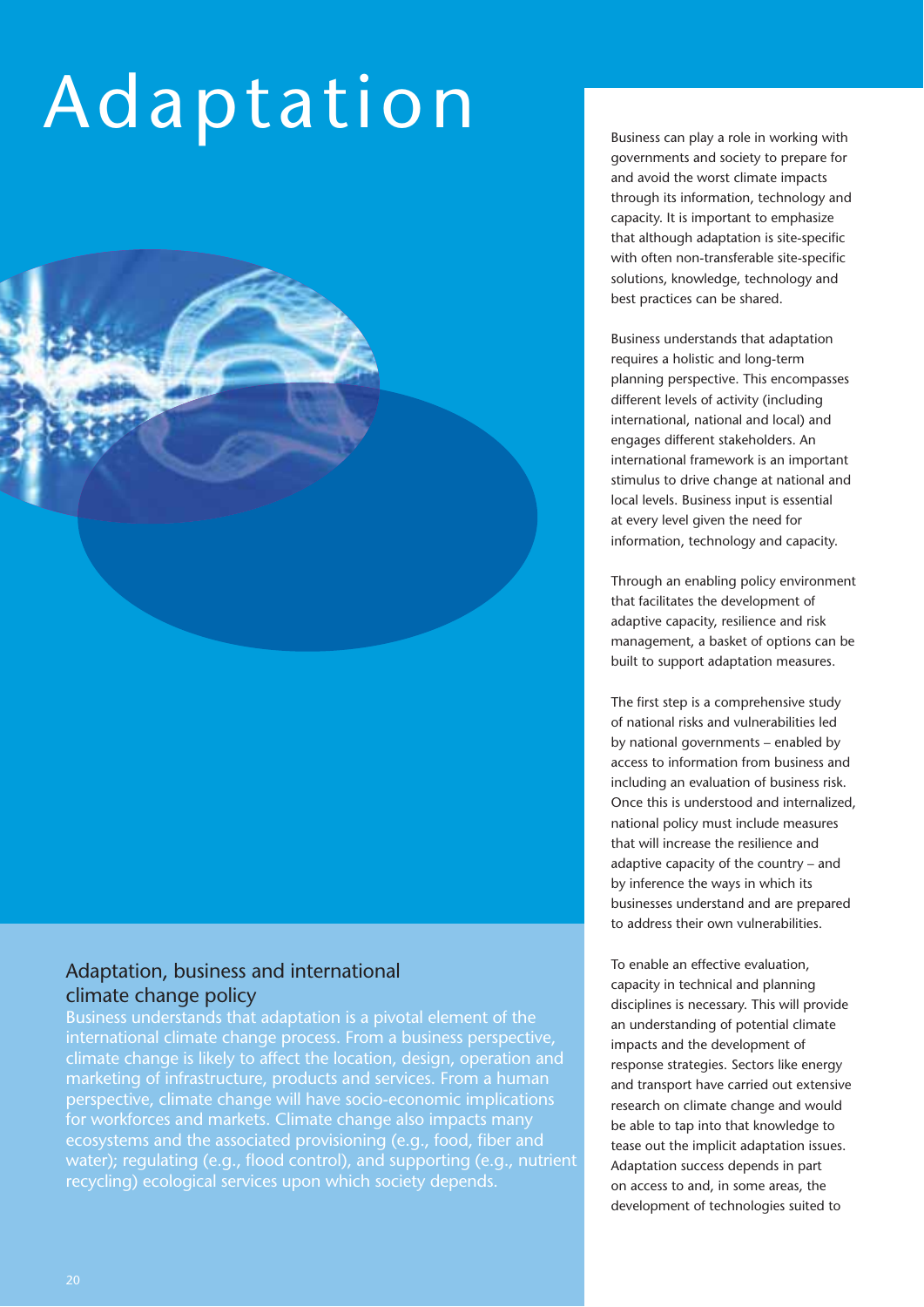#### What is adaptation? Under the definition adopted by the UNFCCC, adaptation is a process through which societies make themselves better able to cope with an uncertain future. Adapting to climate change entails taking the right measures to reduce the negative effects of climate change (or exploit the positive ones) by making the appropriate adjustments and changes.

It is now acknowledged that even if we do succeed in reducing emissions, some climate change impacts are unavoidable because of the level of GHG emissions already in the atmosphere. As a result, adaptation will be necessary because temperatures will continue to rise with the attendant short- and long-term impacts that this will bring. There is an urgent need for adaptation assessment in the short term, as well as a need for the long-term assessment of effects that are compounded by rising population densities, eroding natural protection systems and aging infrastructure.

the specific needs and circumstances of different countries. This is a key opportunity for business and is also important for building business resilience, adaptive capacity and ultimately sustainability.

### Adaptation policy and the role of business

According to the Intergovernmental Panel on Climate Change (IPCC), adaptation policy involves actions taken by governments, including legislation, regulations and incentives, to mandate or facilitate changes in socio-economic systems aimed at reducing vulnerability to climate change, including climate variability and extremes. The main objective of adaptation policy is to integrate climate change issues into developmental policies and goals. Development policies should be underpinned by sustainable development goals and should look for paths not only for climate change mitigation, but also to build resilience and adaptive capacity.

The policy tools available to aid decision-making for adaptation are similar to the ones identified for climate change mitigation and impact business activities directly or indirectly through customers.10

- - Economic instruments – measures that influence the price that consumers pay for a product or an activity, including marketbased instruments, tradable permits, deposit refunds, taxes etc.
- - Direct expenditure instruments – channeling expenditures directly to foster technology innovation, from R&D to infrastructure development to capacity building.
- - Regulatory instruments – creating change via legal avenues, including liability, enforcement activity, competition and deregulation policy instruments.
- - Institutional instruments – changes in the workings of government to promote change, including internal education efforts, internal policies and procedures.

- - Ensure that new investments include increasing resilience of infrastructure
- - Ensure that decision-making fully integrates adaptation issues so that it is part of the process and not an expensive add on
- - Investigate technologies that will improve adaptative capacity – and/or respond to impacts on resources (e.g., water availability)
- - Consider alternatives in terms of siting (e.g., distributed generation)
- - Factor in human settlement and health issues in medium- to long-term business planning
- - Investigate innovative funding mechanisms that incentivize investment in new technologies
- - Support a global carbon price and viable and sustainable carbon market
- -Innovate in the insurance market

- - Create policies and regulation that promote adaptive capacity (e.g., labeling, standards)
- - Create policies that provide an enabling environment for innovation in insurance and reinsurance
- - Establish achievable standards with broad effect (e.g., building codes)
- -Integrate adaptation issues into national planning processes
- - Undertake vulnerability and risk assessments, especially regarding infrastructure development, resource availability
- - Establish national forums (involving business) on economic diversification
- -Ensure a fungible and sustainable carbon market

#### **Notes**

- 1. International Energy Agency (IEA), *World Energy Outlook 2008*, 2008.
- 2. International Energy Agency (IEA), *Energy Technology Perspectives 2008*, 2008.
- The 2008 ACT Map scenario illustrates the necessary actions to bring global emissions in 2050 back to 2005 levels. This would require urgent deployment of key technologies and major commitments by public authorities as well as industry.
- 4. The BLUE Map scenario is the more aggressive of the two, and illustrates the radical actions, technology breakthroughs and investments necessary to achieve a 50% reduction in CO2 emissions by 2050. Achieving this would require "urgent implementation of unprecedented and far-reaching new policies in the energy sector."
- 5. In the WBCSD publication *Power to Change: A business contribution to a lowcarbon electricity future*, all electricity generation technologies are described together with the key challenges and policy recommendations
- 6. IEA, *Energy Technology Perspectives 2008*, 2008.
- 7. WBCSD activities include Energy Efficiency in Buildings, Electricity Utilities, the Cement Sector Initiative (CSI), and Sustainable Mobility.
- 8. Recommendations for specific sectors can be found by sector at www.wbcsd.org.
- 9. Dechezleprêtre, Antoine, Glachant, M., Hascic, I., Johnstone, N and Ménière, Y., *Invention and transfer of climate change mitigation technologies on a global scale: A study drawing on patent data, 2008*.
- 10. Adapted from IISD, TERI, 2003.